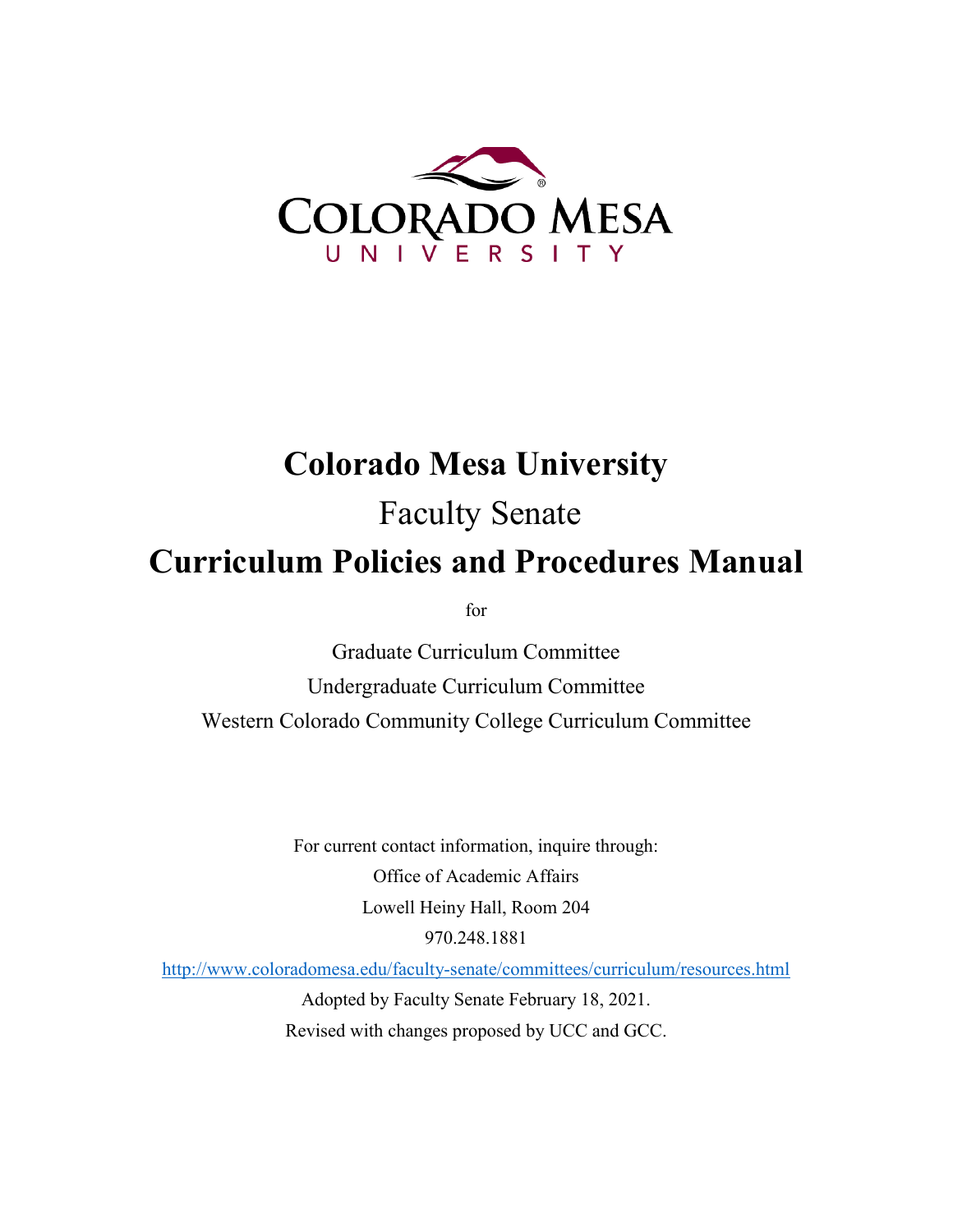# Table of Contents

| I.              | Guidelines, Purposes, Responsibilities, Composition, Officers, Meetings  4 |    |
|-----------------|----------------------------------------------------------------------------|----|
| A.              |                                                                            |    |
| <b>B.</b>       |                                                                            |    |
| $\mathbf{C}$ .  |                                                                            |    |
| D.              |                                                                            |    |
| E.              |                                                                            |    |
| F.              |                                                                            |    |
| II.             |                                                                            |    |
| A.              |                                                                            |    |
| <b>B.</b>       |                                                                            |    |
| $C$ .           |                                                                            |    |
| D.              |                                                                            |    |
| E.              |                                                                            |    |
| F.              |                                                                            |    |
| G.              |                                                                            |    |
| III.            | Policies Pertaining to Course Additions, Deletions, and Modifications 12   |    |
| A.              |                                                                            |    |
| <b>B.</b>       |                                                                            |    |
| $\mathcal{C}$ . |                                                                            |    |
| D.              |                                                                            |    |
| E.              |                                                                            |    |
| F.              |                                                                            |    |
| G.              | <b>Honors Courses</b>                                                      | 22 |
| Η.              |                                                                            |    |
| I.              |                                                                            |    |
| J.              |                                                                            |    |
| K.              |                                                                            |    |
| L.              |                                                                            |    |
| M.              |                                                                            |    |
| N.              |                                                                            |    |
| IV.             |                                                                            |    |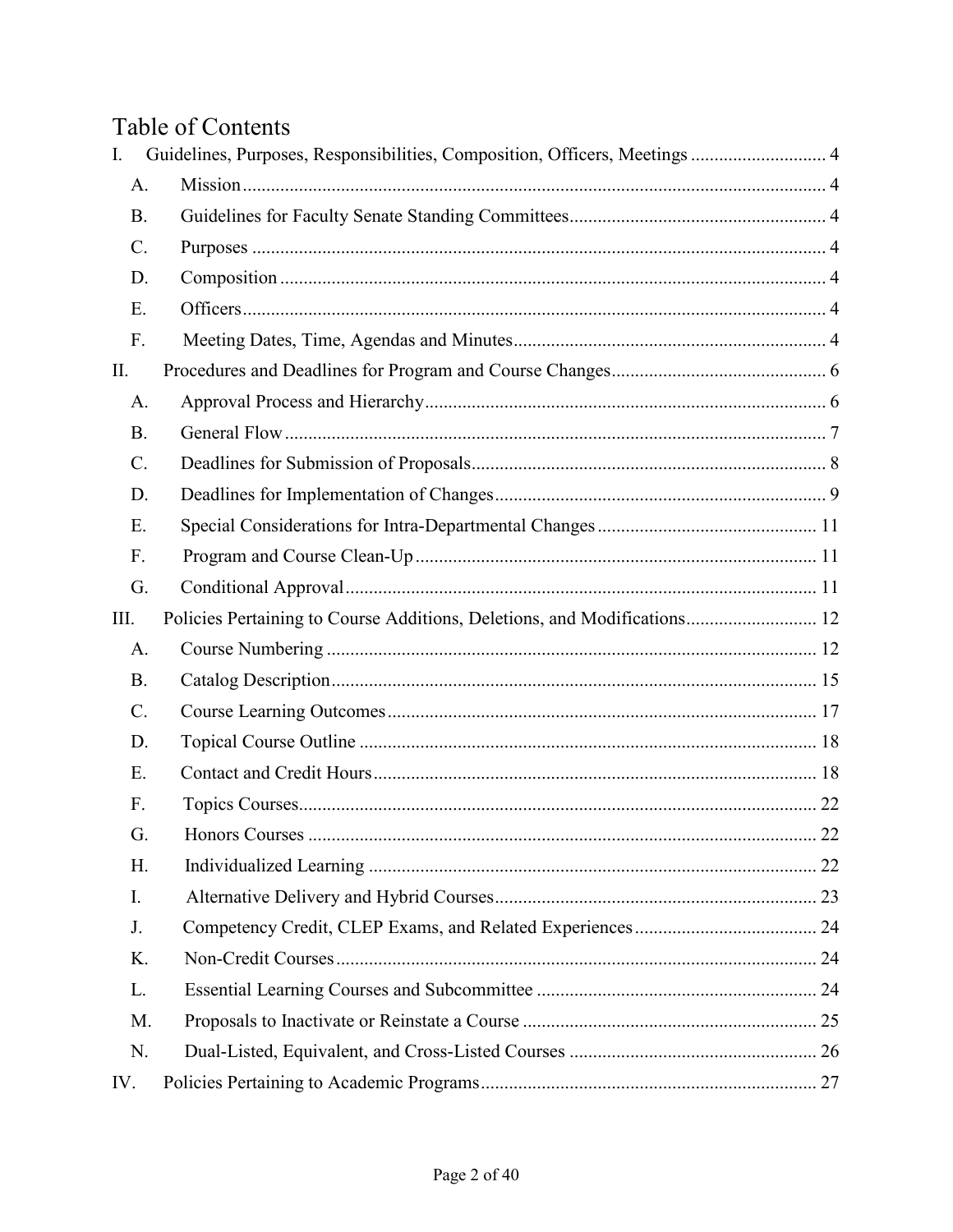| A.              |  |
|-----------------|--|
| <b>B.</b>       |  |
| $\mathcal{C}$ . |  |
| D.              |  |
| Ε.              |  |
| F.              |  |
| G.              |  |
| Н.              |  |
| Ι.              |  |
| J.              |  |
| Κ.              |  |
| L.              |  |
| M.              |  |
| V.              |  |
| VI.             |  |
|                 |  |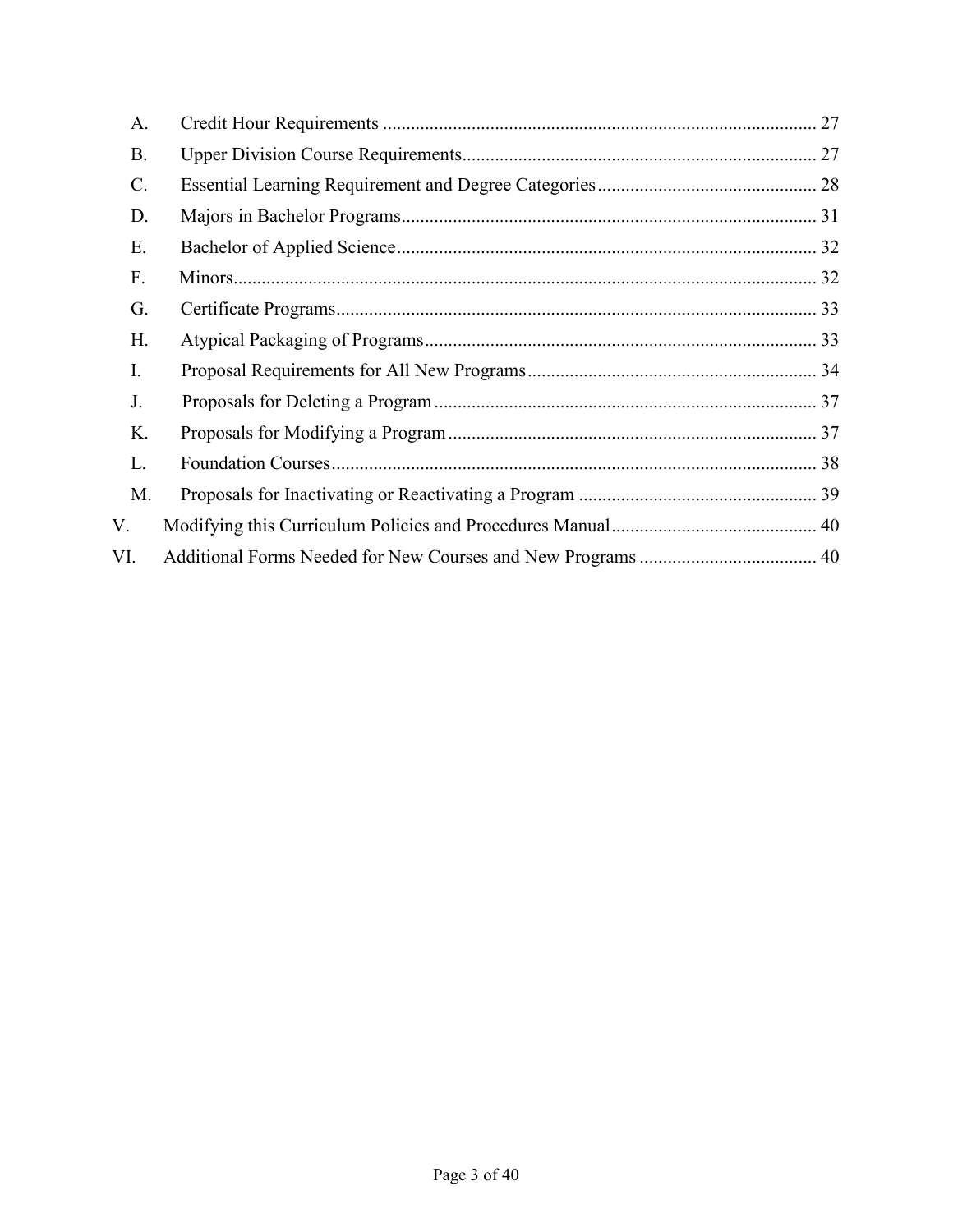# <span id="page-3-1"></span><span id="page-3-0"></span>**I. Guidelines, Purposes, Responsibilities, Composition, Officers, Meetings A. Mission**

1. The term "mission" does not appear in regard to curriculum committees in the Policy and Procedure Manual for Faculty Senate Standing Committees, updated May 2020.

#### <span id="page-3-2"></span>**B. Guidelines for Faculty Senate Standing Committees**

1. For curriculum committee guidelines, see the Policy and Procedure Manual for Faculty Senate Standing Committees, updated May 2020.

#### <span id="page-3-3"></span>**C. Purposes**

1. For curriculum committee purposes, see the Policy and Procedure Manual for Faculty Senate Standing Committees, updated May 2020.

#### <span id="page-3-4"></span>**D. Composition**

1. For curriculum committee composition, see the Policy and Procedure Manual for Faculty Senate Standing Committees, updated May 2020.

#### <span id="page-3-5"></span>**E. Officers**

1. For curriculum committee officers and duties, see the Policy and Procedure Manual for Faculty Senate Standing Committees, updated May 2020.

#### <span id="page-3-6"></span>**F. Meeting Dates, Time, Agendas and Minutes**

- 1. Committee Meeting Dates and Times
	- a. All curriculum committee meetings are conducted in open forum or via Zoom; all interested parties are welcome to attend.
	- b. The Undergraduate Curriculum Committee generally meets from 3:30-5:00 p.m. on the fourth (4th) Thursday of each month during the academic year. Often the November, December, March, and April meetings will be held on the Thursday that best accommodates the institutional schedule.
	- c. The WCCC Curriculum Committee will generally meet from 3:30-5:00 p.m. the second Tuesday of each month during the academic year, with the exception of months that the WCCC faculty are not on contract.
	- d. The Graduate Curriculum Committee shall meet at least twice each semester, and/or as needed based upon GCC curriculum proposals in workflow. The April meeting will include approval of the GCC annual report and election of officers for the next academic year.
	- e. If a Curriculum Committee faculty member is unable to attend a meeting, the committee member or the Department Head of the faculty's department shall appoint a faculty proxy to attend in place of the Curriculum Committee member.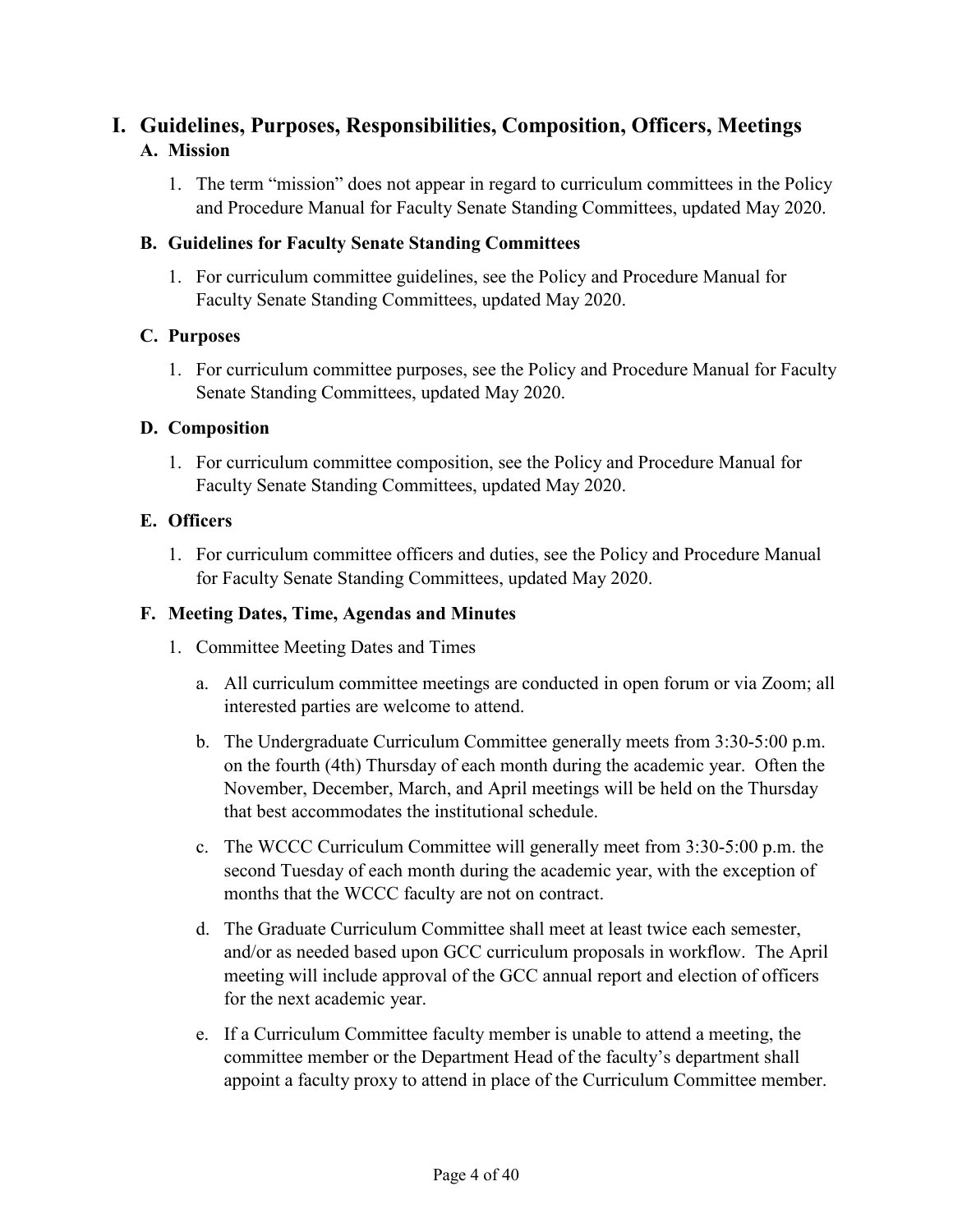- 2. Agendas
	- a. Agendas are distributed to the committee and posted for the campus community at <https://www.coloradomesa.edu/faculty-senate/meetings-agendas.html> one week prior to each meeting.
	- b. If necessary to complete the agenda, the meeting time can be extended by a majority vote of the committee members present. Additionally, meeting at another time to complete the agenda may be approved
- 3. Minutes
	- a. Minutes are distributed to the committee via email on the third working day following the committee meeting.
	- b. Committee members have one week to review and make corrections.
	- c. If no corrections are noted, the minutes stand approved one week after distribution.
	- d. If corrections are noted, corrected minutes will be sent for the committee's review/approval via email and/or may be approved at the next committee meeting.
	- e. Approved minutes are distributed to committee members, Faculty Senate, and department heads and posted on the committee website, <https://www.coloradomesa.edu/faculty-senate/meetings-agendas.html> one.
- 4. Executive Subcommittee Meetings
	- a. In order to present clean proposals, the Committee's executive subcommittee (chair, vice chair, catalog description evaluator, and representatives from the Registrar's Office and the Office of Academic Affairs) will preview the requests prior to sending to the entire committee.
	- b. The executive subcommittee meets two weeks prior to the committee meeting.
	- c. Faculty members and/or department heads may be asked to attend these meetings if proposals from their department need clarification or revisions.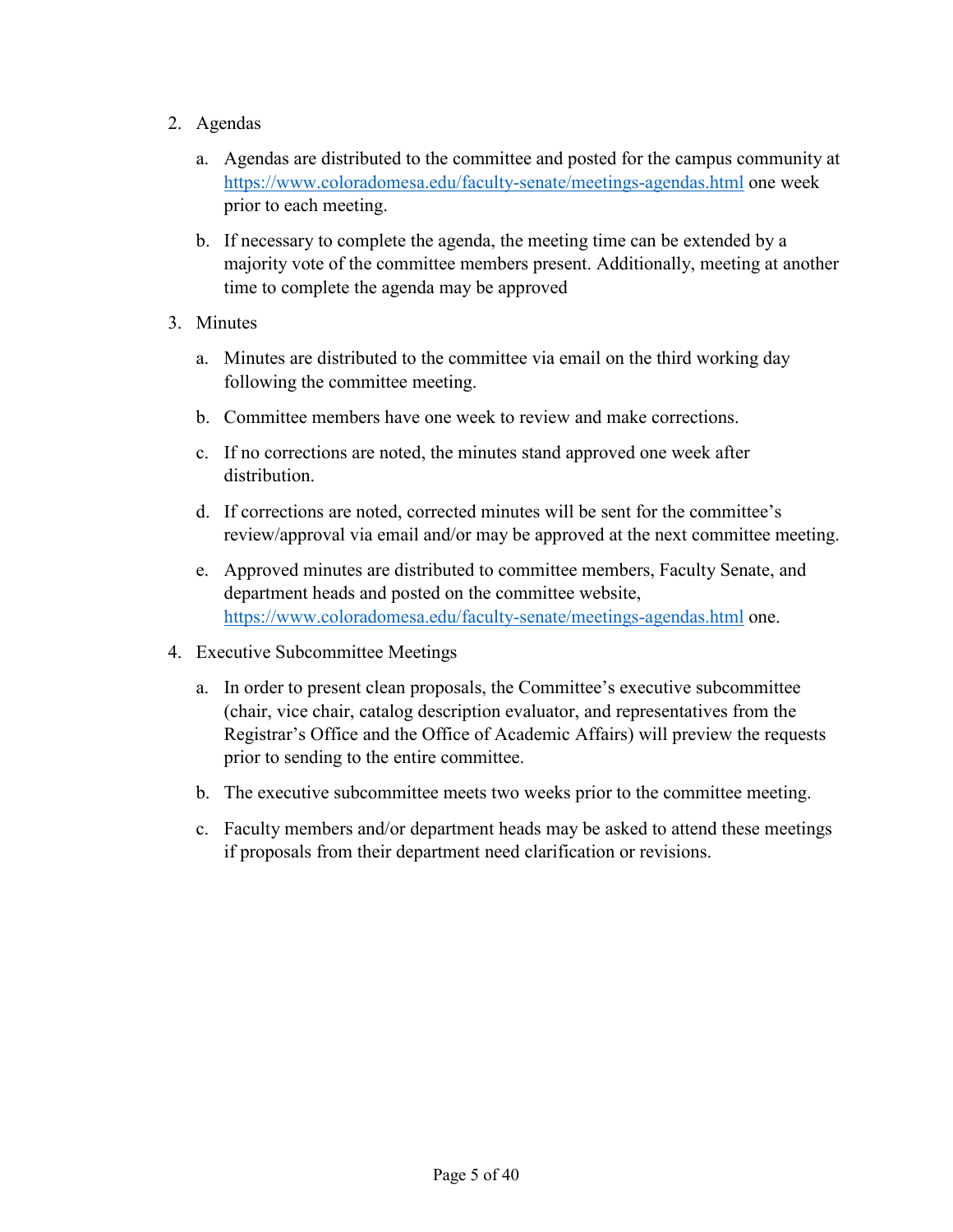## <span id="page-5-1"></span><span id="page-5-0"></span>**II. Procedures and Deadlines for Program and Course Changes A. Approval Process and Hierarchy**

- 1. All proposals for creation, modification and deletion of cataloged courses and degree programs must be approved by the following bodies or individuals in the sequence indicated below. In all subsequent sections of this manual, "appropriate curriculum committee" is determined by the following listing:
	- a. The Undergraduate Curriculum Committee approves all undergraduate catalogued courses and degree programs, including certificates, associate degrees, bachelor degrees, majors, concentrations, emphases, cognates, and minors, but excluding those technical certificates, Associate of Applied Science (AAS), Associate of Arts (AA), and Associate of Science (AS) degrees and courses that are offered solely through WCCC programming, and forwards these proposals to the Faculty Senate for approval.
	- b. The WCCC Curriculum Committee approves all technical certificates and those AAS, AA, and AS degrees and courses solely offered through WCCC programming and forwards these proposals to the Faculty Senate for approval.
	- c. The Graduate Curriculum Committee approves all graduate catalogued courses and degree programs including master degrees, doctoral degrees, and all graduate certificates, majors, concentrations, emphases, and cognates, and forwards these proposals to the Faculty Senate for approval.
- 2. Approval sequence
	- a. Proposing department faculty
	- b. Proposing department's appropriate curriculum committee representative
	- c. Proposing Department Head
	- d. Heads of impacted departments
	- e. Registrar's Office
	- f. Catalog Description Evaluator \*\*\*
	- g. Essential Learning Subcommittee\*\*\*
	- h. Budget Office\*
	- i. Financial Aid \*
	- j. Library \*\*
	- k. AVPAA for Assessment and Accreditation\*\*\*\*
	- l. Appropriate curriculum committee's Executive Subcommittee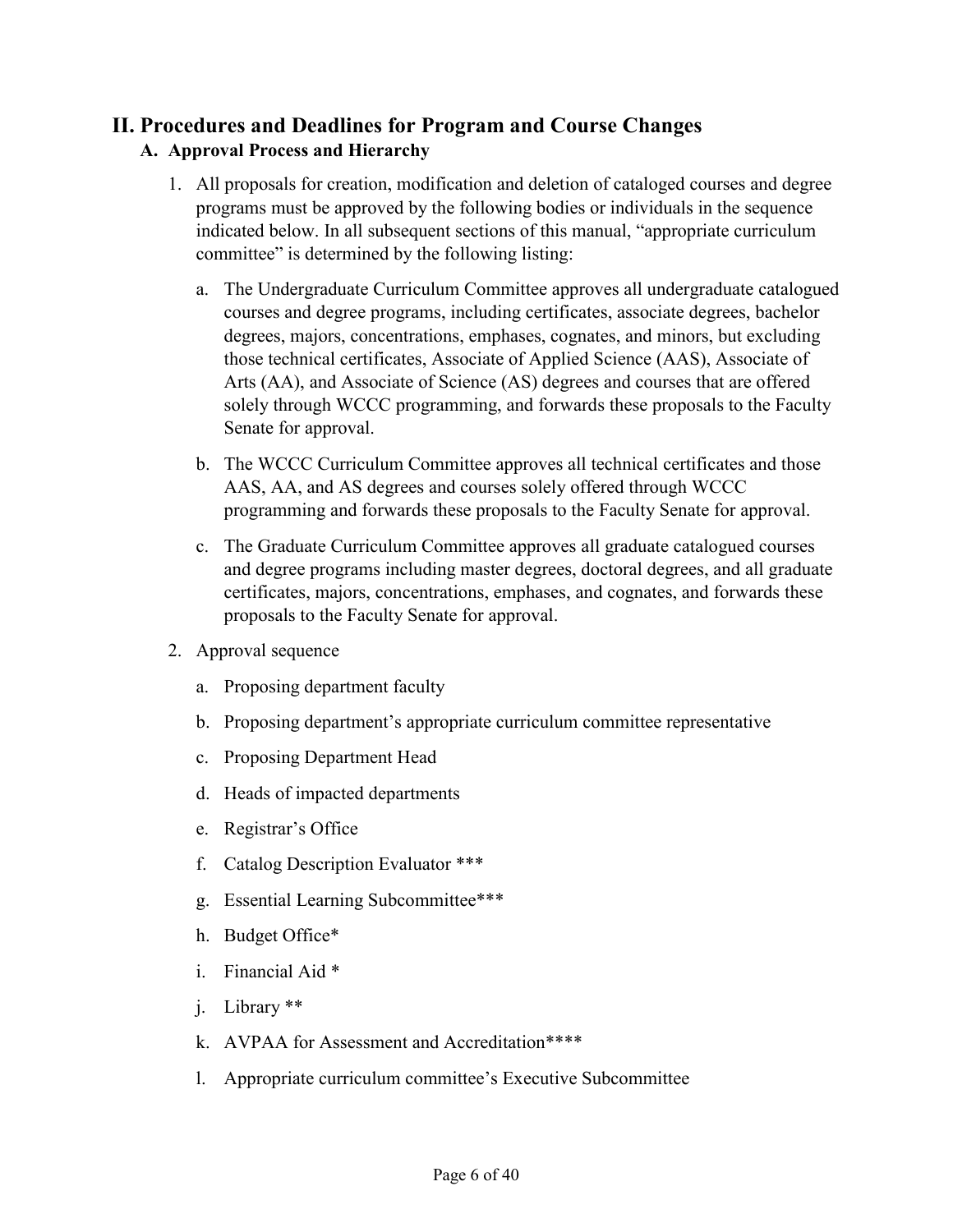- m. Appropriate curriculum committee
- n. Faculty Senate, via appropriate curriculum committee minutes
- o. Vice President for Academic Affairs
- p. President
- q. Colorado Mesa University Board of Trustees \*\*\*\*
- r. Colorado Department of Higher Education \*\*\*\*
- s. Higher Learning Commission, as needed \*\*\*\*
	- \* For creation of programs
	- \*\* For creation of programs and courses
	- \*\*\* For creation and modification of courses
	- \*\*\*\* For creation of new academic programs and other substantive changes
- 3. In the case of a certificate program proposal that requires "fast track" approval due to demonstrated market demand, the appropriate curriculum committee Executive Subcommittee can approve on behalf of the appropriate curriculum committee and the Faculty Senate Executive Subcommittee can approve on behalf of the Faculty Senate, with the appropriate curriculum committee and Faculty Senate notified at their next meetings.
- 4. When a course from one department is included in a program proposed by another department, the proposing department will discuss the course offering with the course host department and document the host departmental approval in the curriculum software. The host department always retains control over approval of instructor, syllabus, textbook and method of delivery.
- 5. To proceed through the approval process, any new or modified course or program student learning outcomes must be approved by the AVPAA Assessment and Accreditation.

#### <span id="page-6-0"></span>**B. General Flow**

- 1. Departments initiate all proposals for curricular changes.
- 2. Procedures for developing and approving curriculum changes at the departmental level may vary among departments.
- 3. The appropriate curriculum committee department representative must review all documents for correctness and completeness before they are accepted onto the Committee's agenda.
- 4. Proposals must meet all Colorado Mesa University curricula policies.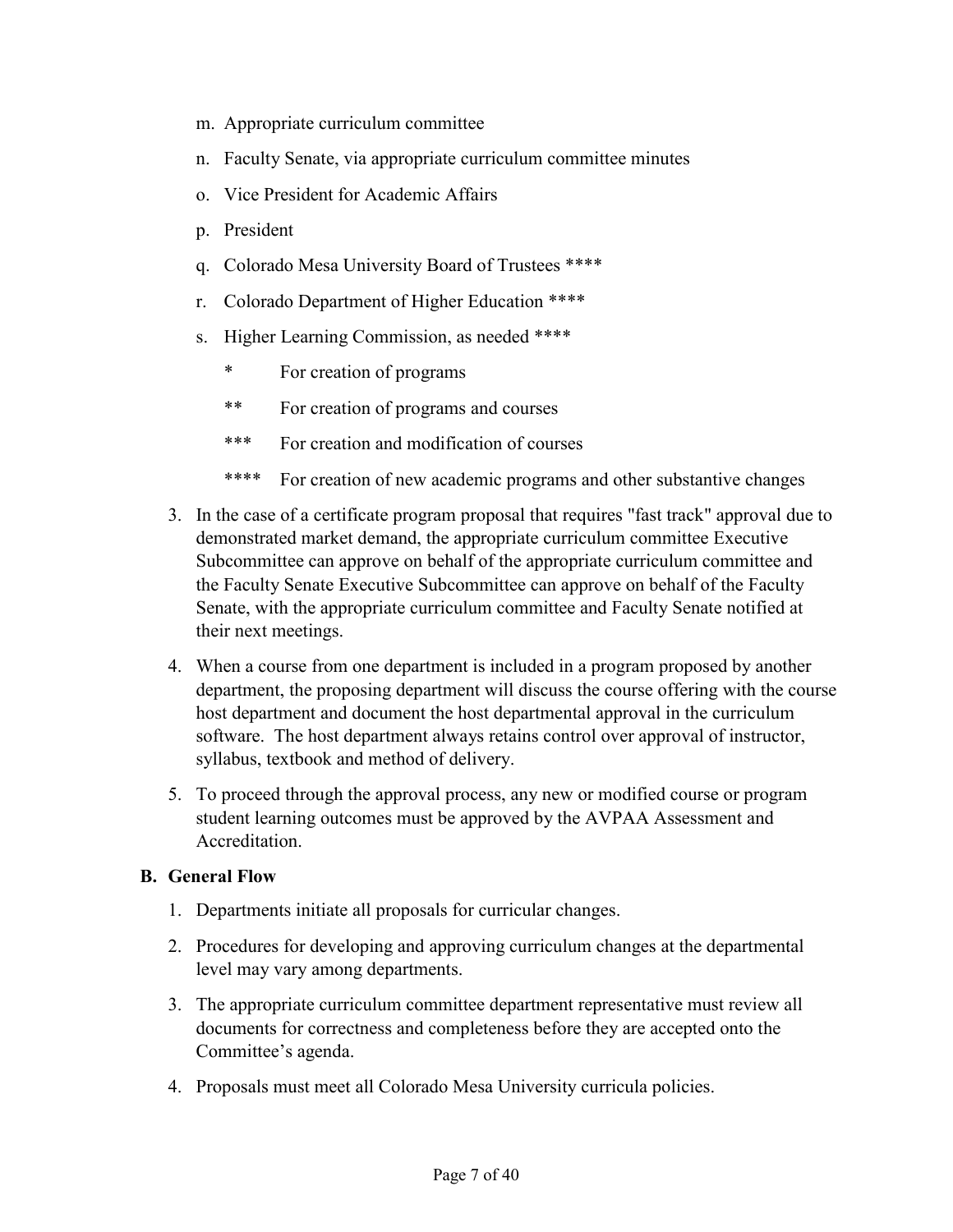- 5. Departments submit proposals according to deadlines explained below.
- 6. The appropriate curriculum committee secretary organizes proposals.
- 7. The appropriate curriculum committee's Executive Subcommittee examines proposals and formulates the Committee's agenda.
- 8. When a proposal is being considered, a representative from the program/department must attend the appropriate curriculum committee meeting.
- 9. Approved proposals are passed through the hierarchy presented above.

#### <span id="page-7-0"></span>**C. Deadlines for Submission of Proposals**

- 1. Proposals need to be submitted into the curriculum software workflow at least 4-5 weeks prior to the desired curriculum meeting. It the responsibility of the faculty member to monitor workflow and requests for changes to ensure their proposal makes it through workflow in time for the desired meeting at which the proposal is to be reviewed.
- 2. It is recommended that proposal requests for courses in an Essential Learning category be submitted into the curriculum software workflow at least one week earlier than explained in II.C.1, as these proposals must be approved by the Essential Learning Subcommittee prior to being approved by the Undergraduate Curriculum Committee.
- 3. Prior to submitting proposals into workflow, the following individuals/offices should be notified as soon as possible that a new course/program is under consideration to allow these individuals/offices time to complete their step in the curriculum software workflow; however, curriculum proposals should be submitted to workflow as soon as the faculty member is ready to do so.

Response and/or approval from the following is not needed to begin workflow.

a. Library Assessments: As early as possible, to facilitate the process and ensure an on-time approval, please contact the library representative about anticipated new courses or programs. The library assessment requires a compilation of information on current library holdings, relevant resources not available in the library, and possible additions to the library collection that would support student learning and research.

Submit the following to the library representative as soon as available.

- For new courses: proposed prefix and number, name, modality (online, hybrid, in-person), description, topical outline, and student learning outcomes (SLOs).
- For new programs: name, description, course list, and student learning outcomes (SLOs).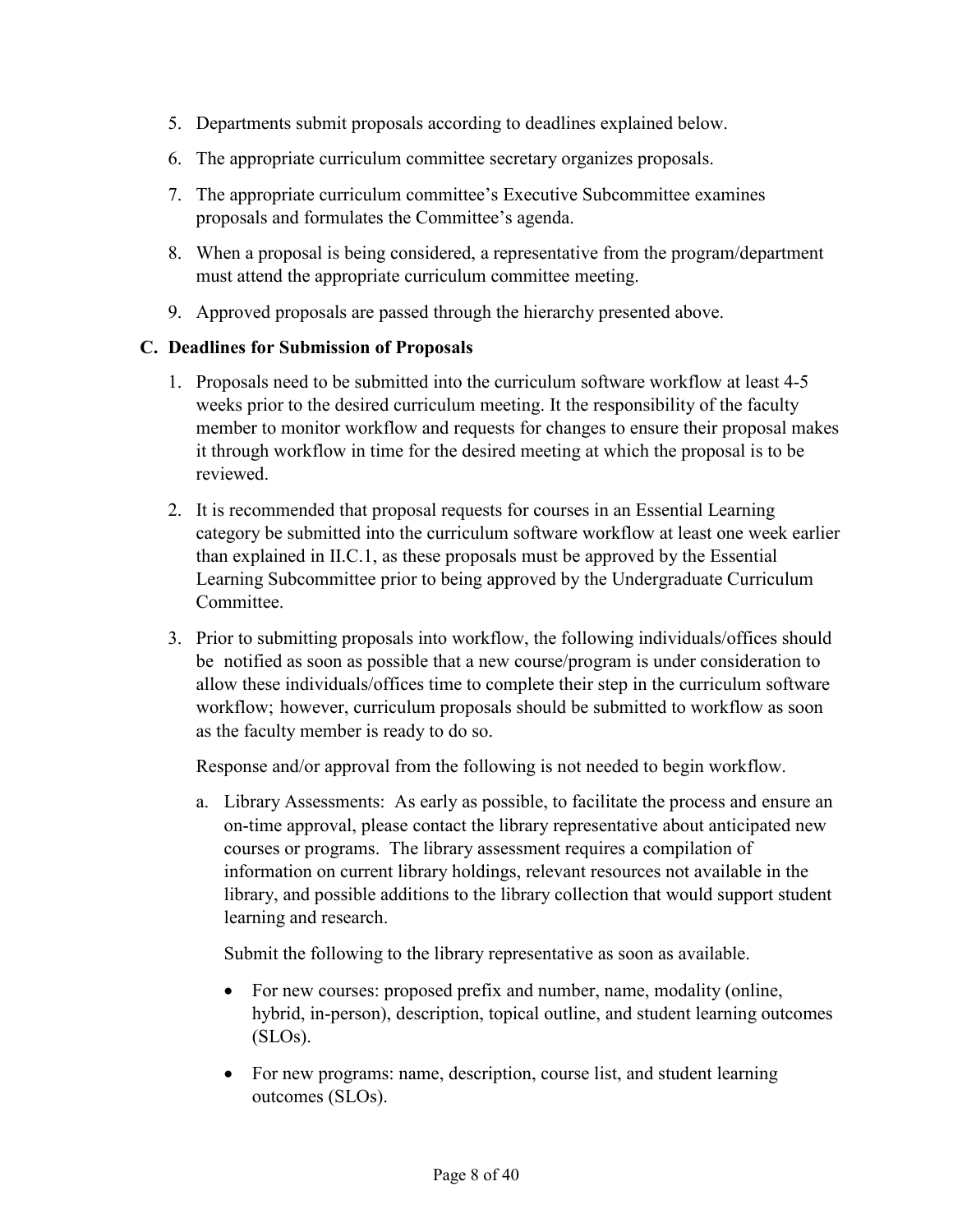The library representative will coordinate the completion of the library assessment. Once completed, the library representative will either attach the assessment to the proposal in the curriculum software or will notify the AVPAA that the assessment is ready to be attached. The library representative will also send a copy of the completed assessment to the faculty member who submitted the proposal in the curriculum software. A response/completion of the library assessment is not required to submit the proposal into workflow.

- b. Student Learning Outcomes: As early as possible, prior to submitting a proposal into workflow, send information on proposals to add new programs, and those making modifications that will affect the student learning outcomes to the AVPAA for review. Student learning outcomes must align to the CMU institutional learning outcomes and a curriculum map must be included.
- c. Financial Aid: As early as possible, prior to submitting a proposal into workflow, send information on proposals to add programs to the Director of Financial Aid and the Budget Office. The appropriate forms will be added into the curriculum software by these offices.
- d. Course Descriptions: As early as possible, prior to submitting a proposal into workflow, send information on new or modified course descriptions to the Catalog Description Evaluator. The entire proposal is not needed, just the catalog description.
- 4. The appropriate curriculum committee will approve and post an annual schedule that indicates specific dates and deadlines.

#### <span id="page-8-0"></span>**D. Deadlines for Implementation of Changes**

- 1. Catalog Deadlines for Substantive Changes
	- a. Substantive changes must appear in a Colorado Mesa University catalog before they can be implemented.
	- b. Final deadline for proposals to be submitted to the appropriate curriculum committee for possible implementation in the following academic year is the published deadline located in the curriculum software and on the website.

Note: all undergraduate program additions must be submitted by the published deadline located in the curriculum software and on the website.

- c. Examples of substantive changes:
	- Additions of programs including baccalaureate degrees, associate degrees, certificates, concentrations, minors (with conditional approval of Concept Paper for degrees)
	- Additions of existing courses or other requirements to any degree or program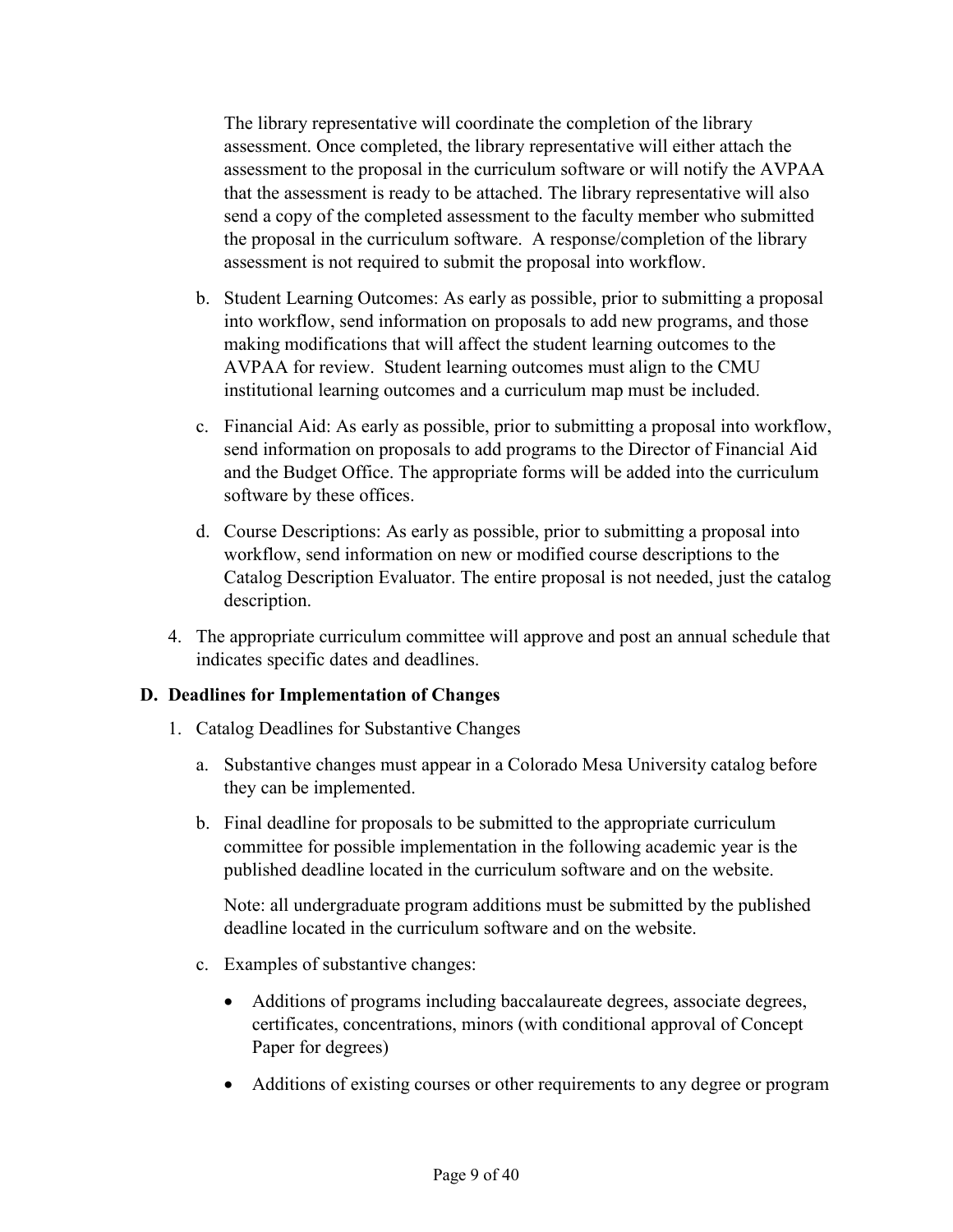- Deletions of courses from program requirements
- Additions of new courses that will be required in any degree or program
- Additions or deletions of courses to baccalaureate essential learning list
- A change in the category of essential learning under which a course is listed
- Modifications to a course which is required in any degree or program. This includes:
	- o Credit hour changes
	- o Prerequisite and co-requisite changes

Note: Number changes are not modifications. They must be processed as a course deletion and addition. Course numbers should only change when making a substantive change, therefore the old course should be deleted and the newly numbered course added.

Note: Immediately upon approval by the appropriate curriculum committee, Faculty Senate, and Vice President for Academic Affairs, minor changes to course descriptions may be implemented. (Course is still essentially the same course and may be used for a student's grade improvement).

- 2. Course Schedule Deadlines for Non-substantive Changes
	- a. Non-substantive changes affecting the information in a class schedule must be approved before the first printing of that schedule.
	- b. Deadlines for submission to the appropriate curriculum committee are the published deadlines for the committee's January meeting for summer and fall terms; the published deadlines for the Committee's September meeting for J-term and spring terms.
	- c. Examples of non-substantive changes:
		- Addition, deletion, or modification of a course that is not required for any degree or program (elective only).
		- The addition or deletion of a course that is among a group of courses from which a student may choose to satisfy a program requirement (e.g., if requirement states that the student must "choose two courses from the following list," a course added to or deleted from that group would be considered a non-substantive change).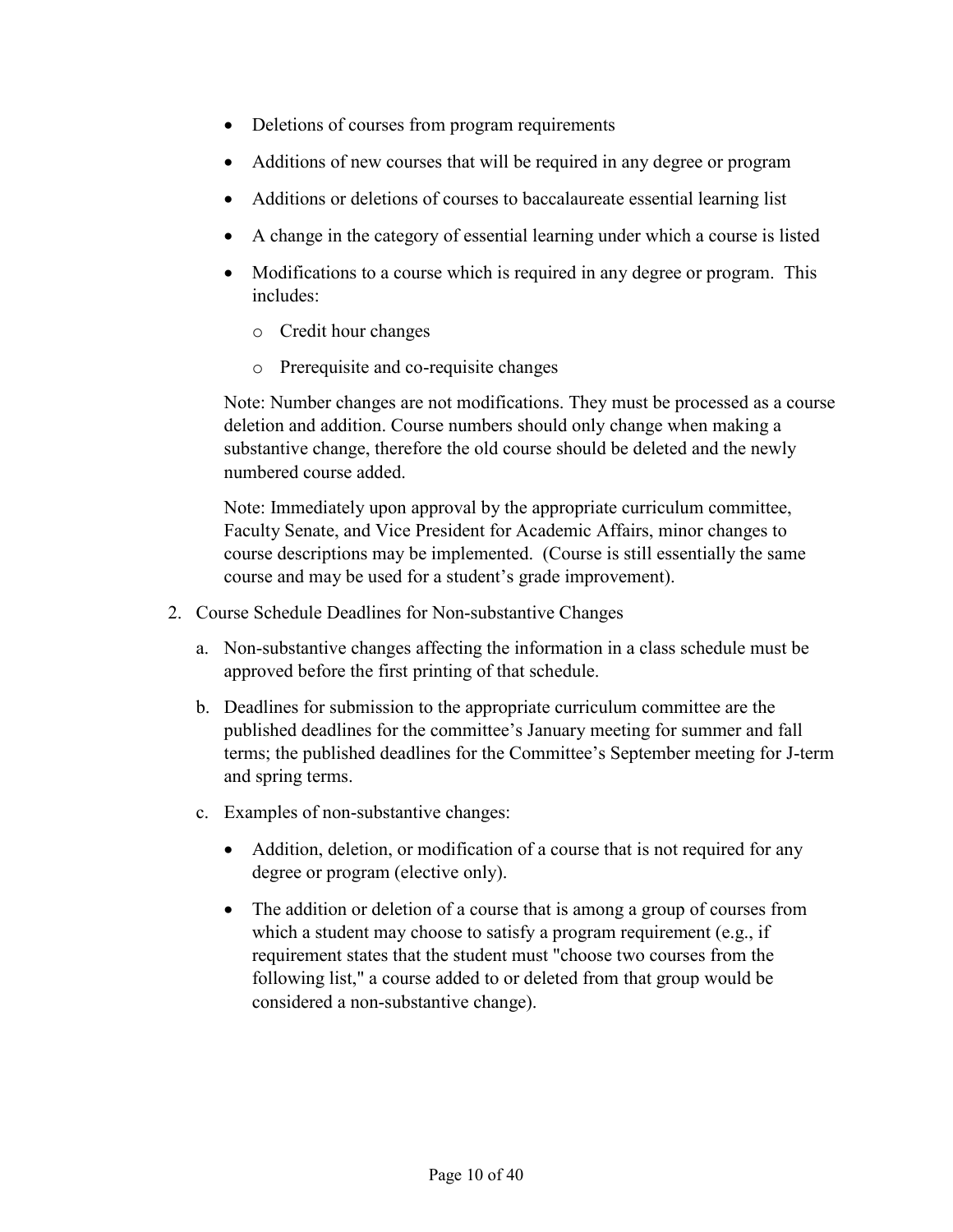#### <span id="page-10-0"></span>**E. Special Considerations for Intra-Departmental Changes**

- 1. In order to facilitate curriculum change proposals that do not affect departments other than the department submitting the proposals, the Executive Subcommittee will attempt to group such proposals as one agenda item. Examples are proposals to:
	- Modify a course prerequisite within the same department.
	- Modify a course co-requisite within the same department.
	- Modify a course catalog description.
	- Establish a cross-listed course within the same department.
	- Modify list of recommended electives in a program.
	- Modify sequencing of courses within a program.
	- Modify name of an emphasis, cognate, track, or concentration.
	- Modify a program in a way that
		- o does not alter faculty, space, library, lab or other resource requirements, AND
		- o does not affect any other department, AND
		- o does not alter student admission or graduation requirements, AND
		- o does not adversely affect student progress through the program, AND
		- o does not create any hidden prerequisites.

#### <span id="page-10-1"></span>**F. Program and Course Clean-Up**

1. Whenever a program or course modification is submitted to a curriculum committee, it will be subject to conform to all currently existing Curriculum Policies and Procedures.

#### <span id="page-10-2"></span>**G. Conditional Approval**

1. The appropriate curriculum committee can approve the creation, modification or deletion of a program or course subject to certain conditions, such as correcting wording on the forms. In the case of such conditional approval, the proposing department must work with the Executive Subcommittee to complete the approval process before the next meeting of the appropriate curriculum committee. The proposing department should not resubmit forms through the curriculum software. Rather, the proposing department should email the corrected information directly to the appropriate curriculum committee chair, who will make the changes in the curriculum software.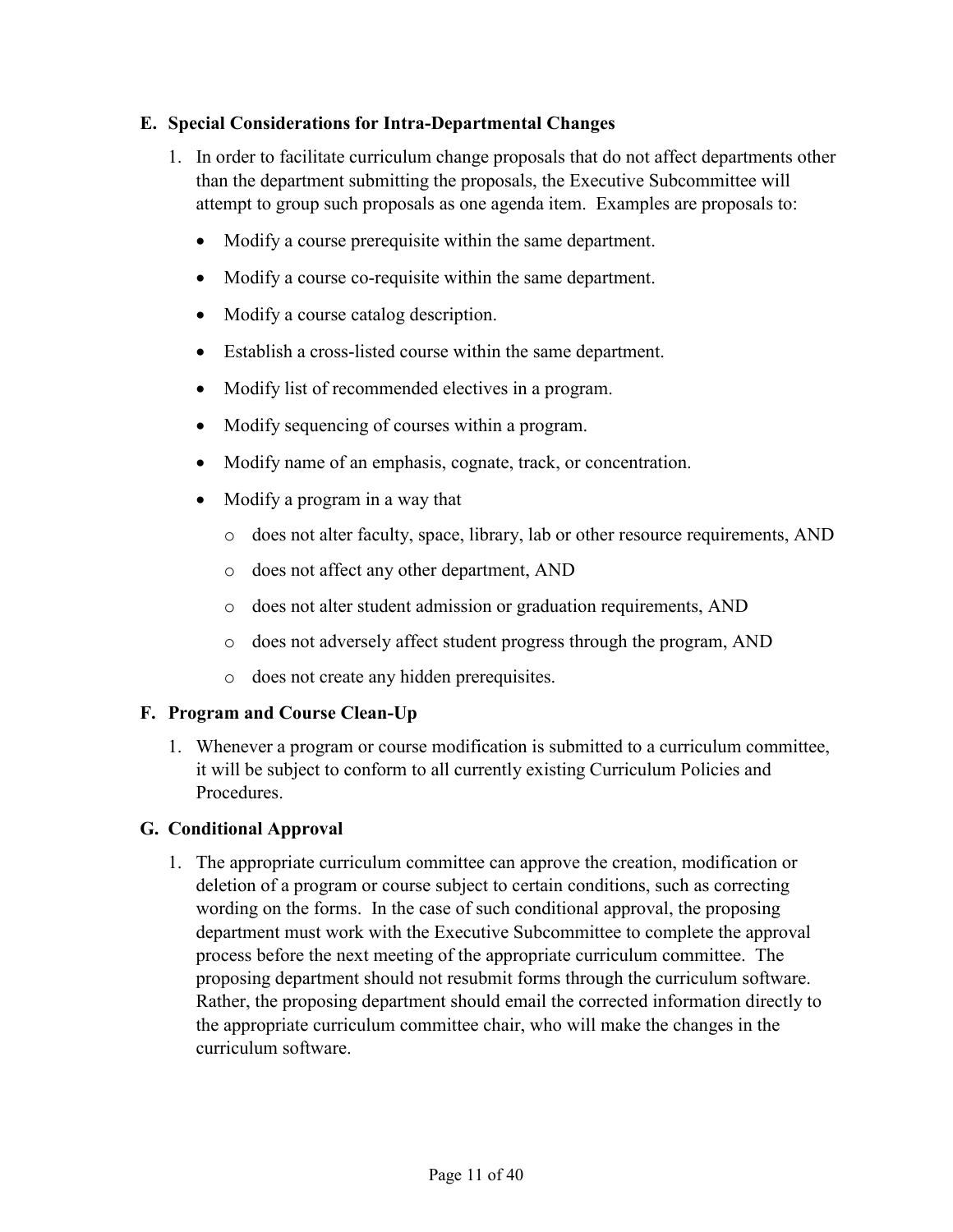# <span id="page-11-1"></span><span id="page-11-0"></span>**III. Policies Pertaining to Course Additions, Deletions, and Modifications A. Course Numbering**

#### 1. Course Prefix

- a. The course prefix is determined by the department and approved by the appropriate curriculum committee. A prefix must be four characters and should be as closely related to the department or subject matter as possible. More than one prefix may be associated with courses in a department.
- b. Requests for new course prefixes (i.e., a new series of courses for which there is no existing prefix) should be submitted as a course addition. Prefixes that have been dropped may not be used again. If creating a new prefix, please contact the Registrar's Office.
- c. Changing a course from an old to a new prefix occurs through submitting a course deletion form for the current prefix and a course addition form for the newly intended prefix through the curriculum software workflow to the respective curriculum committee in accordance with that committee's published due dates. The submitting department will also submit a program modification form for all affected program under its control.
- d. Serious consideration of any request to change a prefix is imperative since the mechanics of doing so are time consuming and complicated. (This procedure includes ending the current courses, complete recoding of the courses with their new prefix, and making appropriate changes to all co-requisite and prerequisite courses carrying the old prefix. Prefix changes must also be adjusted in the degree software, the transfer articulation database, and the automated pre-requisite/corequisite/and repeat processes.)
- 2. Number
	- a. The course number consists of two elements: the first digit, which indicates the course level and the next two digits which may indicate a particular departmental series or one of the reserve-numbered series defined on the following pages.
	- b. When a course is deleted, that course number may not be used again unless the old course is reinstated. This is to avoid problems with course repeats, coding in the degree software, and co-requisites and pre-requisites.
- 3. Level
	- a. The course number after the prefix typically indicates the year of study in which the courses should ordinarily be taken.
	- b. Courses numbered 01-099 are developmental in nature, not intended for transfer purposes, and will not fulfill degree requirements.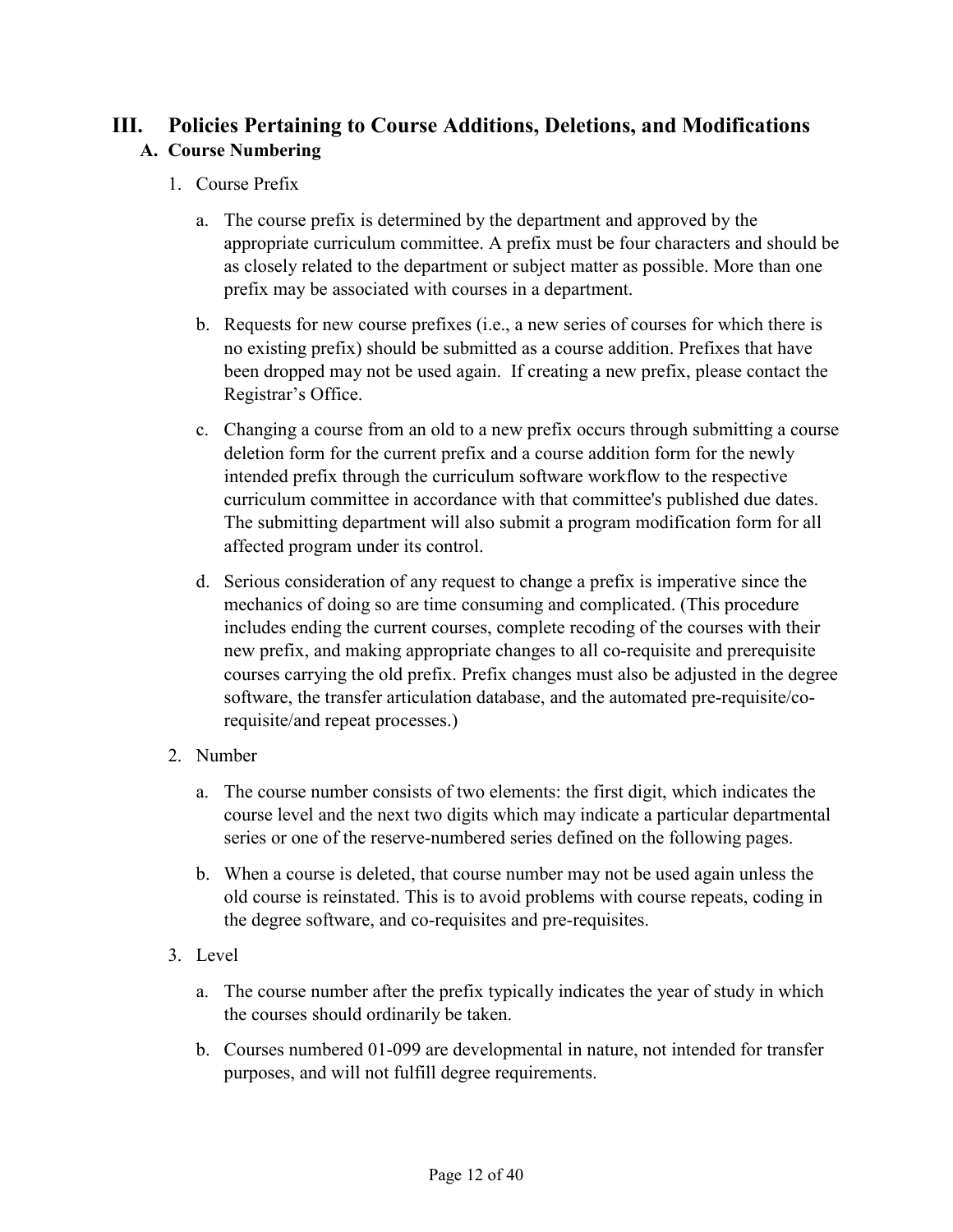- c. Courses numbered 100-299 are considered lower-division; 100-199 primarily for freshman students; 200-299 primarily for sophomore students.
- d. Courses numbered 300-499 are considered upper-division; 300-399 primarily for junior students; 400-499 primarily for senior students.
- e. Courses numbered 500-599 are primarily for students enrolled in master's-level programs.
- f. Courses numbered 600 and above are primarily for students enrolled in doctorallevel programs.
- 4. Reserved Numbers

The following course numbers are reserved to meet specific course needs:

- a. X87 Research Courses
- b. X91 Directed Readings
- c. X93 Culminating Experiences
- d. X94 Seminars
- e. X95 Independent Study
- f.  $X96 \text{Topics}$
- g. X97 Practicum
- h. X98 Thesis/Dissertation
- i. X99 Internships

These courses exist for each course prefix at the appropriate levels, even though they may not appear in the Catalog. To request that they appear or not appear in the Catalog, the respective department head should notify the Registrar in writing prior to the time of the annual review of the Catalog copy. A department does not submit a Course Add or Course Delete to the respective curriculum committee to activate or deactivate courses with these numbers. These courses do not normally have a Catalog description. A department desiring a new or changed Catalog description will submit a Course Modification form to the appropriate curriculum committee.

In instances where a department's catalogued course does not match the numbering scheme given above in this section, the department is encouraged to renumber the course when it is next modified to be consistent with the above numbering scheme.

When proposing or offering a course with the reserved numbers listed above, departments should take care in selecting the course type that best applies to the learning experience offered to students. The following definitions apply to reserved numbered courses: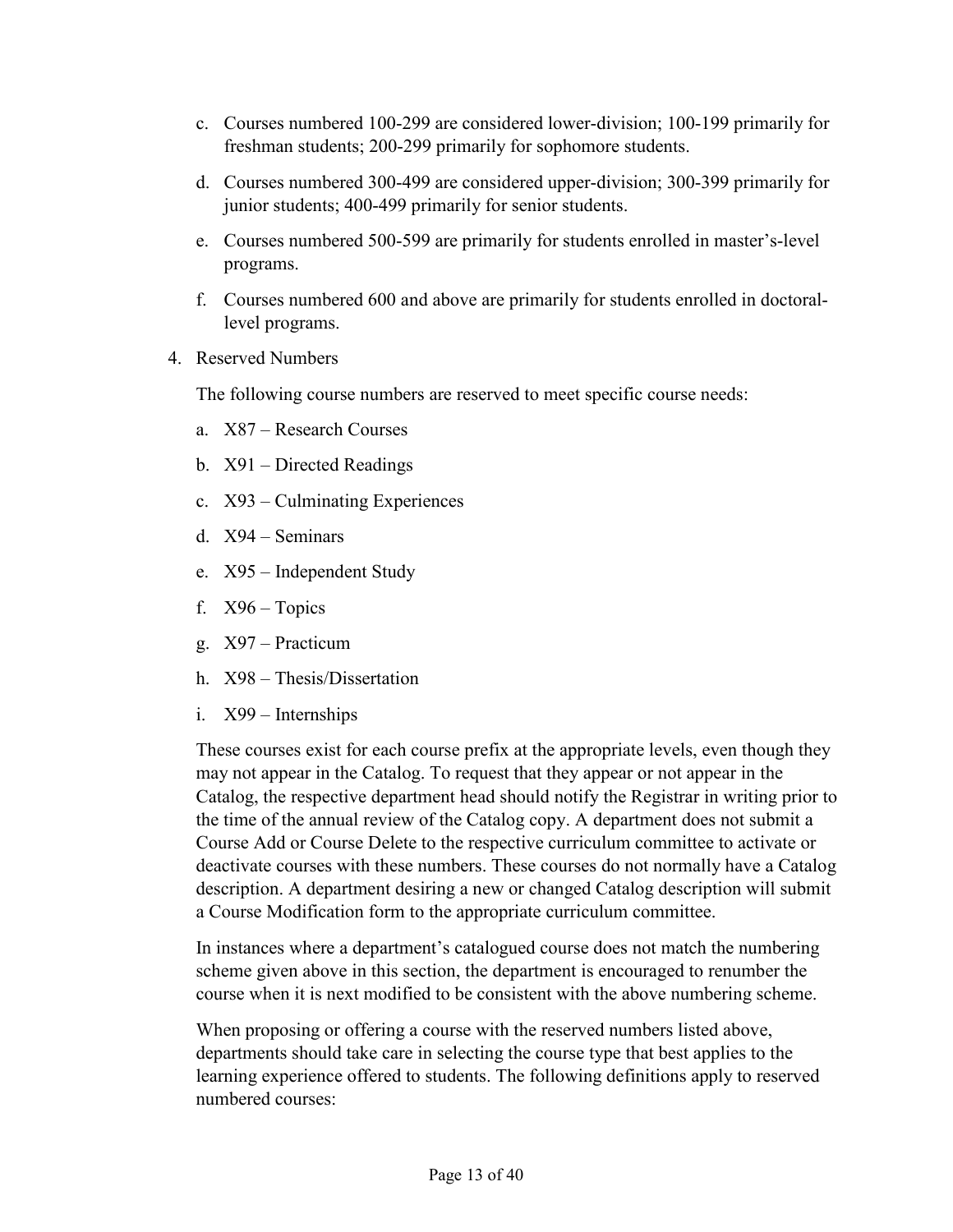- a. **Research courses (X87)** Student works under the direct supervision of a faculty member conducting primary and/or secondary research. The faculty member monitors both the student research experience and the student research work performed. The intent of the research experience is to provide the student a research foundation that can then be built upon either in the workplace upon graduation or in graduate education. The student works independently or in cooperation with the faculty, dependent on the research, applying the knowledge and skills learned in the classroom to the research experience.
- b. **Directed Readings (X91)** Student works with a faculty member who agrees to facilitate the Directed Readings course. The student should have taken at least one principles course in the topic area before taking a Directed Readings course. Usually the topic of the Directed Readings is of mutual interest to both the student and the faculty member. The Directed Readings will generally be on a topic which is not currently available as a course or a topic where greater depth than what is available in a current course is desired. The Directed Readings should incorporate major texts, influential works, major issues and current information and should lead to a comprehensive final presentation, either in a written or oral format.
- c. **Culminating Experience (X93)** A culminating experience is disciplinespecific, and may include a practicum, presentation, service-learning project, capstone experience, comprehensive exam, or a combination thereof. In each case, a culminating experience should work from an existing foundation of student knowledge, incorporate new material and ideas based upon research and study, and advance the discipline. While this category of reserved numbering is labeled Culminating Experience, each department may tailor the X93 title to fit their specific culminating experience.
- d. **Seminars (X94)** Seminar courses will frequently focus on participant discussion and investigation as opposed to the presentation of information. Usually these courses are comprised of small groups of students, led by a faculty member, focusing on specific topic/topics. During a seminar, all are expected to participate in the inquiry and dissemination of the topic of discussion. Usually a Socratic pedagogy is employed where students are expected each class period to discuss, question and debate the information presented by both the faculty member and students as well as listen intently to opposing points of view.
- e. **Independent Study (X95)** Under the direction of a faculty member, a student will pursue a topic of study with little supervision. The student and the faculty member will agree upon the topic, the methodology to be used to study the topic and the final outcome of the study, either in a written or in oral format. The topic of the independent study should not be currently available in other current courses. Highly motivated students may use an independent study to explore in more depth a discipline topic or explore a topic for which no course is currently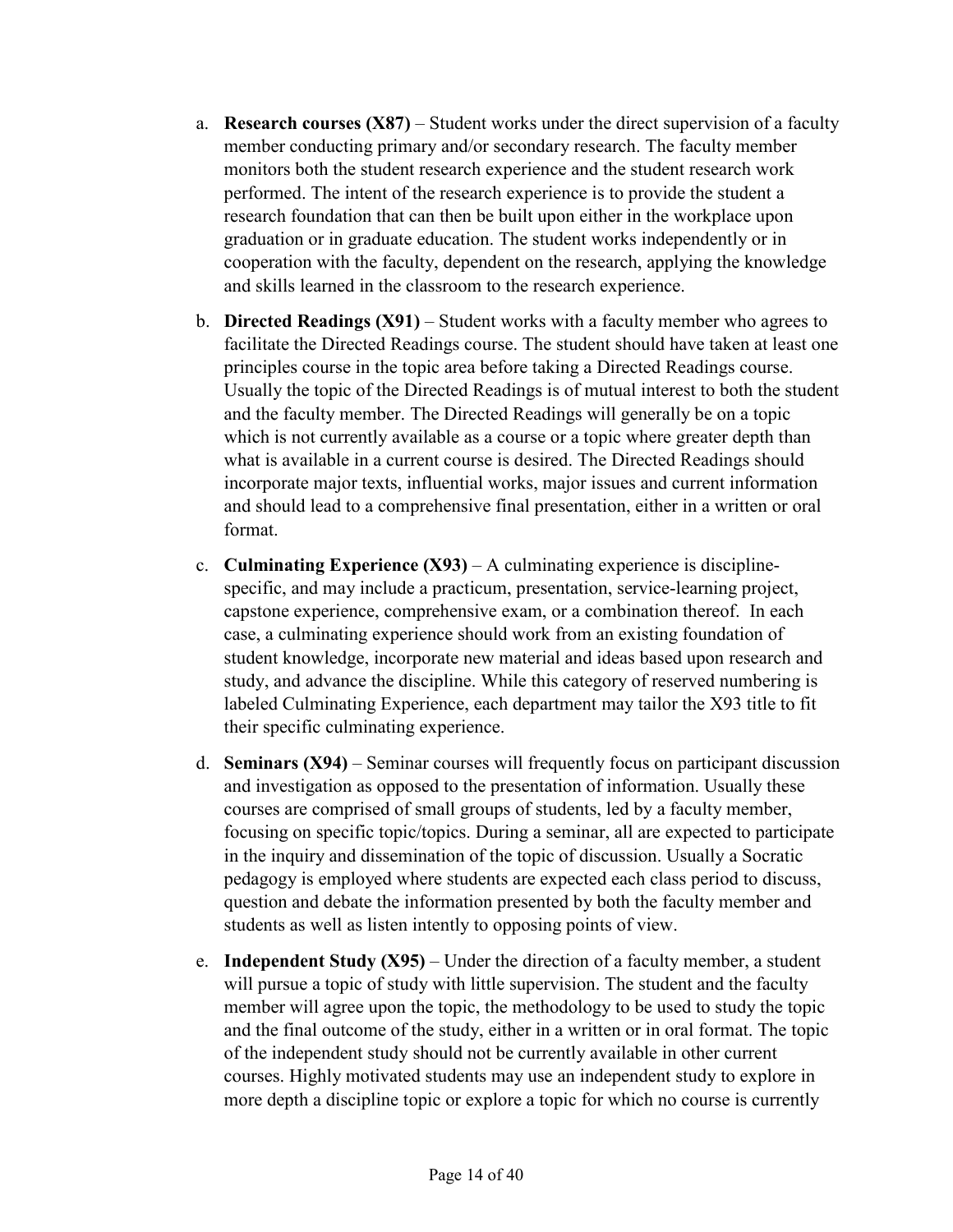available. The independent study plan should be carefully developed before the student begins the course so that course expectations, outcomes and grading are understood by the student, using the institutional Individualized Learning Contract.

- f. **Topics (X96)** Topics courses are intended for two primary purposes: to allow specialized courses to be presented that are either time sensitive or dependent upon a specific faculty skill set or to allow a department to pilot a proposed programmatic course. Topics courses that are utilized as a pilot course may be effective in determining student demand for the course. In either scenario, the course may only be scheduled as a topics course twice. The third time the course is offered, the course must be presented to the appropriate curriculum committee for the approval of the course as an addition to the appropriate departmental curriculum.
- g. **Practicum (X97)** Student works under the direct supervision of a professional in a field experience, allowing the student to observe and document the responsibilities of specific jobs. Limited tasks may be performed, always under the supervision of the practicing professional. Practicums are frequently not paid and the student performs only basic job responsibilities.
- h. **Thesis/Dissertation (X98)** Student will complete an intensive research project, under the close direction and supervision of a faculty member. The research topic must be approved by the Student's Graduate Committee. The thesis is usually used as a culminating research project for a Masters Degrees, while the Dissertation is used at the doctoral level. A research question, literature review, research methodology as well as the compilation of data appropriate to the discipline is required. IRB approval may be needed. The results of the research will be shared as determined appropriate by the discipline.
- i. **Internship (X99)** Student works on-site with a supervisor who assigns and monitors the student workload. The intent of the work experience is to mirror the actual job setting the student will experience upon graduation. The student works independently or in cooperation with the field supervisor, dependent on the internship placement, applying the knowledge and skills learned in the classroom to the on-site work experience with the supervisor giving periodic performance feedback. Internships may be paid or unpaid.

#### <span id="page-14-0"></span>**B. Catalog Description**

1. The respective curriculum committee requires that authors receive feedback from the committee's Catalog Description Evaluator whenever submitting a proposal for a new course or modifying the description of an existing course. Although the Catalog Description Evaluator will automatically receive proposals in the curriculum software workflow, it is recommended that faculty solicit feedback on new or modified catalog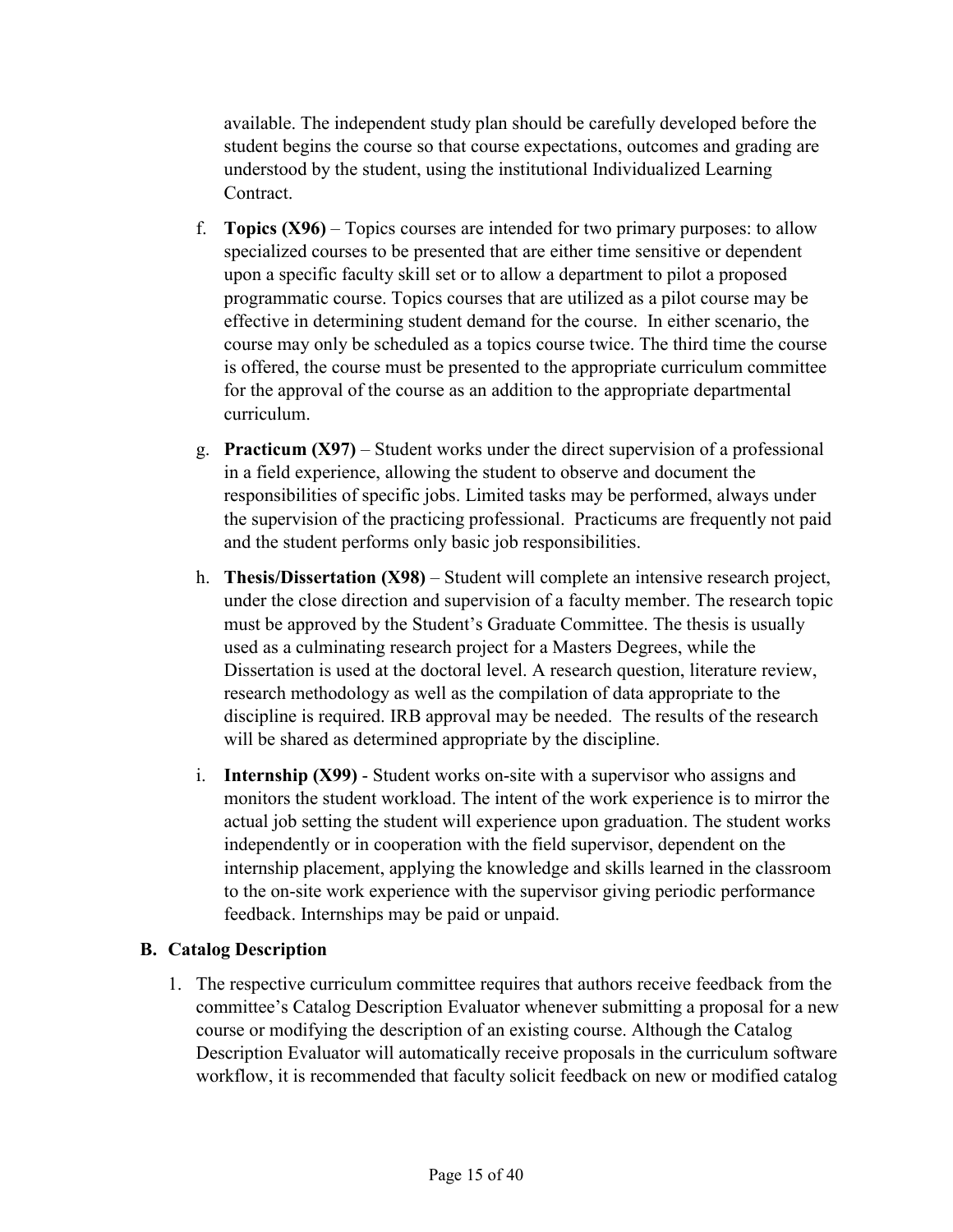descriptions via email before initiating workflow in the curriculum software to facilitate the approval process.

- 2. Guidelines:
	- a. Descriptions do not need to be furnished for reserve-numbered courses (e.g., Independent Study X95, Topics X96).
	- b. Course descriptions should begin with a noun or noun phrase, e.g. "Exploration of…"; "Approaches to…"; "Introduction to…"
	- c. Because it must begin with a noun phrase, the first sentence will always be a fragment. Faculty may use their discretion in deciding whether later sentences are complete sentences or sentence fragments.
	- d. Descriptions should not exceed 60 words and in most cases should be much shorter than 60 words.
	- e. Descriptions do not include descriptions of instruction hours, such as stating that there are "2 hours of classroom instruction and one hour of lab instruction per week." If this is included, it is part of the 60-word limit.
	- f. Descriptions should offer only the most basic information about the course content. Unless it is part of the fabric of the course, information about grading procedures, pedagogical approaches, or other information about the structure and style of the course is not permitted.
	- g. Prerequisites, co-requisites, and semester of offer are not to be included in the description. These will be addressed in the curriculum software proposal, not included in the description.
	- h. Sequential courses with identical names and/or descriptions are not allowed.
	- i. In general, lecture courses with corequisite lab components (e.g., BIOL 101  $\&$ BIOL 101L) should have identical course descriptions; however, departments may choose to have a differing lab description, if that better fits the lab. If a differing lab description is used, then specific SLOs and assessments must be identified.
- 3. Examples
	- a. An example of a poorly worded course description:

ACCT 202 Principles of Managerial Accounting

This basic course introduces the use of accounting information in managerial decision making, control, and planning that are employed by practicing accountants. Students will be provided the opportunity to develop and demonstrate understanding of the skills of bookkeeping, generally accepted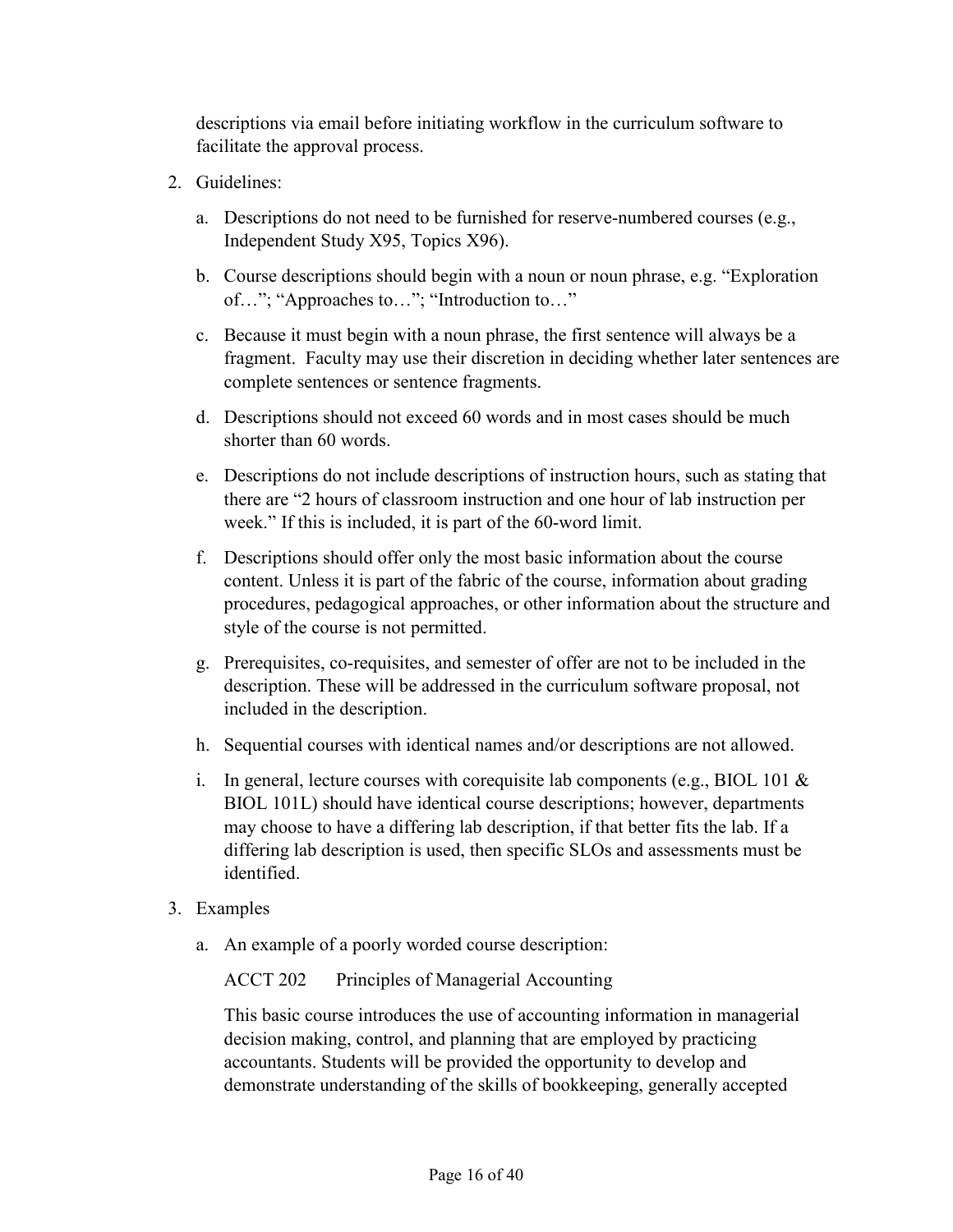accounting principles, and financial statements. Prerequisites: ACCT 201, and CISB 101 or CISB 205.

*Problems with the above example: The first sentence is not a noun phrase, and it is a full sentence. Both sentences include expendable information and extra words. Finally, prerequisite should not be included in the proposed description; this information is provided elsewhere and will be added to the catalog separately.*

b. A much better course description:

ACCT 202 Principles of Managerial Accounting

Introduction to the use of accounting information in managerial decision making, control, and planning. Skills associated with bookkeeping, financial statements and other accounting practices will be developed.

c. A second example of a poorly worded course description:

BIOL 316 Animal Behavior

Focuses on mechanisms and evolution of animal behavior. Analysis of a variety of social and individual behaviors across the animal kingdom at both proximate and ultimate levels. Students will conduct original research projects on some aspect of animal behavior in nature and will be graded according to standardized rubrics.

*Problems with the above example: Although the first sentence is a fragment, it begins with a verb instead of a noun phrase. The last sentence is about the pedagogy and grading of the course and should be deleted.*

d. A much better course description:

BIOL 316 Animal Behavior

Mechanisms and evolution of animal behavior. Analysis of a variety of social and individual behaviors across the animal kingdom at both proximate and ultimate levels.

#### <span id="page-16-0"></span>**C. Course Learning Outcomes**

All proposals to create a course must include a list of course student learning outcomes (SLOs). A linkage between the course student learning outcomes and the program student learning outcomes must be identified as part of the justification for the course.

The list of course student learning outcomes will be preceded with the statement "Upon completion of this course, a student should be able to:" Each SLO will be measurable.

Course student learning outcomes should also be included in the course syllabus each time the course is taught.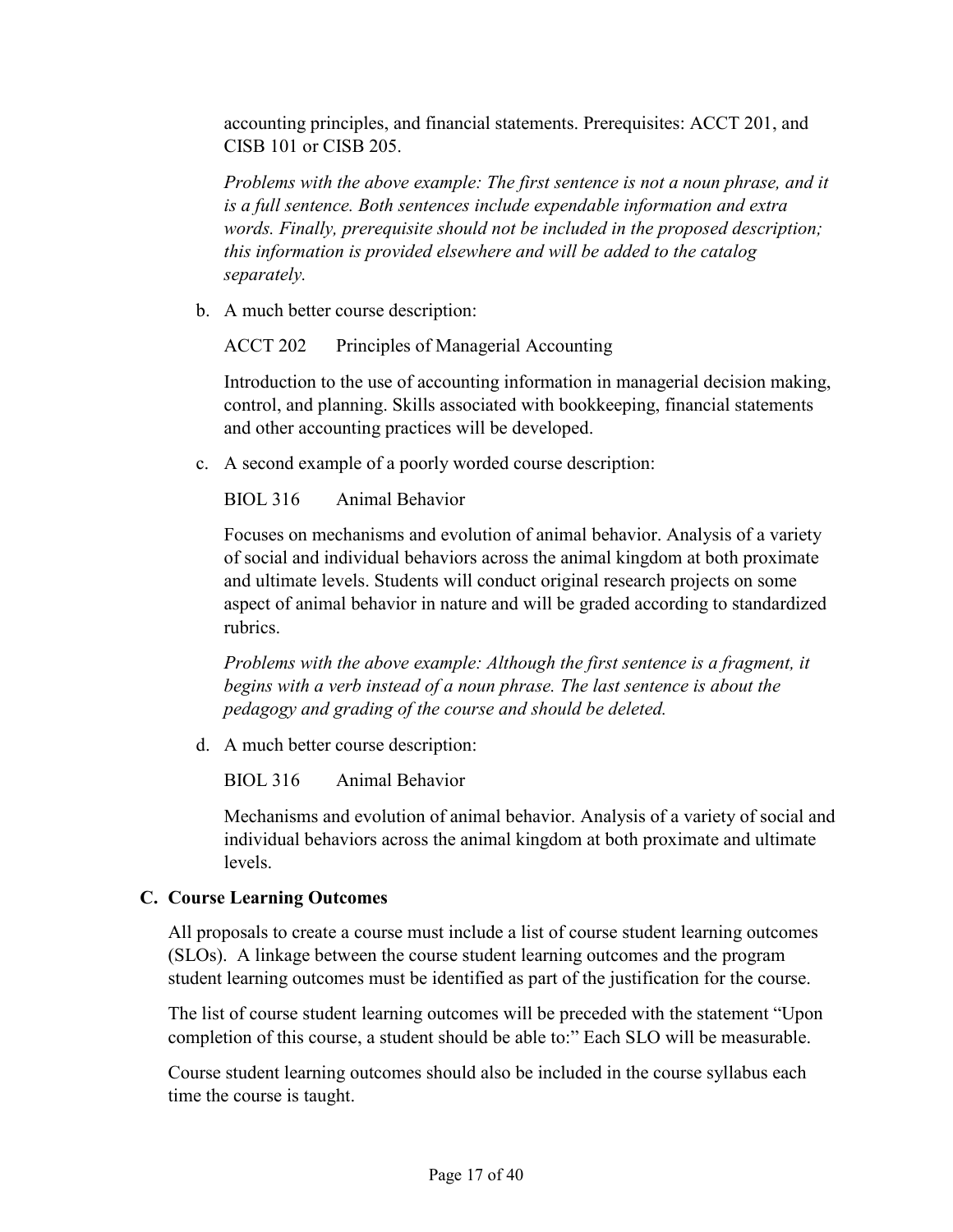Course and program student learning outcomes are submitted to the AVPAA Assessment and Accreditation through the curriculum software workflow. Significant changes to course learning outcomes do constitute a course modification and must be submitted to the respective committee for review.

#### <span id="page-17-0"></span>**D. Topical Course Outline**

All proposals to create a course must include a topical course outline.

The topical course outline will specify the major topics that are included in the course. Detail beyond the first level of the outline is not required. The submitted topical course outline will not include dates or textbook/readings references or other material that is often found in a syllabus.

#### <span id="page-17-1"></span>**E. Contact and Credit Hours**

The justification for extensive modifications of this and subsequent sections of this Manual are best explained by the following statement from The Higher Learning Commission's Federal Compliance Program: A Guide for Institutions and Teams: "These policies came about in response to a new regulation promulgated by the U.S. Department of Education implementing a new federal definition of the credit hour and requiring accreditors recognized by the Department to evaluate credit hour allocations at their accredited and applying institutions. This regulation was adopted by the Department in November 2010. Although there have been several efforts by the higher education community to have the regulation revised or even overturned, those efforts have not been successful. The Commission must have a policy and procedure in place by July 2011 to meet the new regulatory requirement, but recent information from the Department indicates it will provide for some time after July 1 when an agency can be making a good faith effort to come into compliance."

In accordance with CDHE policy and procedures, a contact hour is a programmed class period of not less than 50 minutes nor more than 60 minutes. Colorado Mesa University defines a contact hour as 50 minutes and a credit hour (a.k.a. semester hour) as the amount of work represented in intended learning outcomes and verified by evidence of student achievement in 750 minutes (15 contact hours times 50 minutes) of academic engagement plus a minimum of 1500 minutes of student preparation, reflecting a 2:1 relationship between student preparation and academic engagement for a typical lecture course. The minimum hours of student preparation per credit hour doubles for graduate level courses. The required time per credit hour does not vary regardless of wherever or however courses are delivered. Certain types of courses do alter the ratio of academic engagement hours to student preparation hours, as discussed below.

For traditional three-credit-hour classroom lecture-style courses, the required time can be achieved in a number of formats, including but not limited to those in the following table.

Requirement for courses of other credit hours, terms, days of the week, can be extrapolated from Table III-1.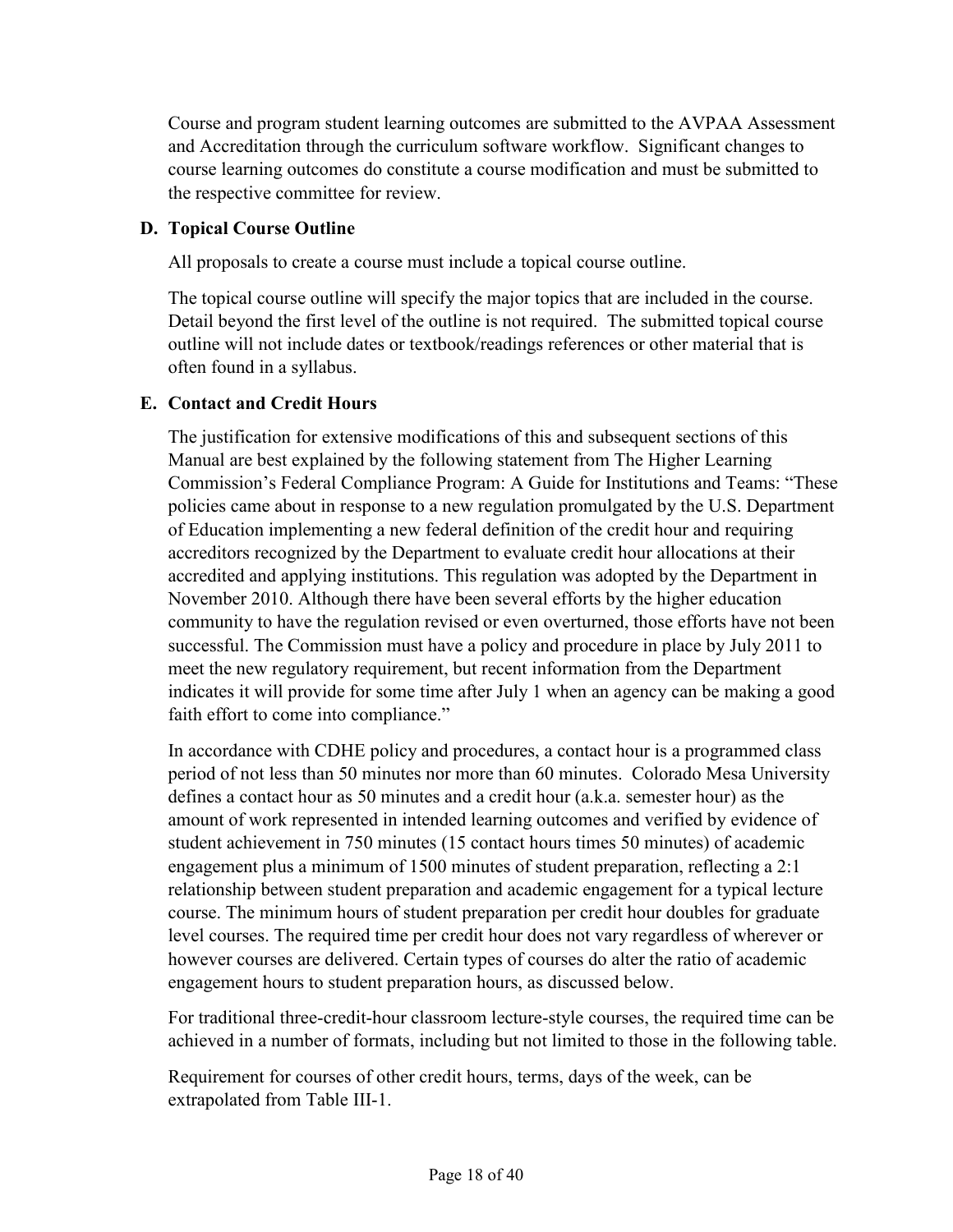| Type of Term      | Days of the<br>week | Days<br>per<br>term | <b>Minutes</b><br>per day | Academic Engagement |                     | <b>Student Preparation</b><br>(time doubles for<br>graduate courses) |                     |
|-------------------|---------------------|---------------------|---------------------------|---------------------|---------------------|----------------------------------------------------------------------|---------------------|
|                   |                     |                     |                           | Minutes<br>per term | Contact<br>Hrs/term | Minutes<br>per term                                                  | Contact<br>Hrs/term |
| Semester          | M W F               | 45                  | 50                        | 2250                | 45                  | 4500                                                                 | 90                  |
| Semester          | T Th                | 30                  | 75                        | 2250                | 45                  | 4500                                                                 | 90                  |
| Semester          | One                 | 15                  | 150                       | 2250                | 45                  | 4500                                                                 | 90                  |
| Mod (.5 semester) | M W F               | 23                  | 100                       | 2250                | 45                  | 4500                                                                 | 90                  |
| Mod (.5 semester) | T Th                | 15                  | 150                       | 2250                | 45                  | 4500                                                                 | 90                  |
| 3-Week (J-Term)   | <b>MTWThF</b>       | 15                  | 150                       | 2250                | 45                  | 4500                                                                 | 90                  |
| 3-Week (Summer)   | <b>MTWThF</b>       | 15                  | 150                       | 2250                | 45                  | 4500                                                                 | 90                  |
| 4-Week (Summer)   | <b>MTWTh</b>        | 15                  | 150                       | 2250                | 45                  | 4500                                                                 | 90                  |

Table III-1 Minimum Required Minutes for 3-Credit-Hour Class in Various Delivery Formats

"Academic engagement" may include, but is not limited to: participating in an academic assignment, listening to class lectures or webinars (synchronously or asynchronously), listening to a guest speaker, taking an exam, completing a writing assignment, completing an interactive tutorial or computer-assisted instruction, attending a study group that is assigned by the institution, conducting research (e.g., for a project, play production, etc.), contributing to an academic on-line discussion, initiating contact with a faculty member to ask a question about the academic subject studied in the class, conducting laboratory work, or completing an externship or internship.

"Student preparation" may include, but is not limited to: homework such as reading and study time, completing outside assignments and projects, practice for performance, writing lab reports, attending mandatory theatre and music performances, observing professional meetings (e.g., school board meetings for education courses), and attending faculty seminars and colloquia.

All academic engagement and student preparation must be documented in the proposal to add or modify a course and in a course syllabus. The course proposal documentation must include the total academic engagement and student preparation hours and an indication of the type of course from Table III-2, below. The course syllabus must include a reasonable approximation of the time required for the student to complete assignments, the evaluation methods, and the weighting in the final grade. Verification that the course addition or modification documentation contains the required material is the responsibility of the respective curriculum committee. The syllabus must reflect institutional requirements and the faculty member of record is responsible for adhering to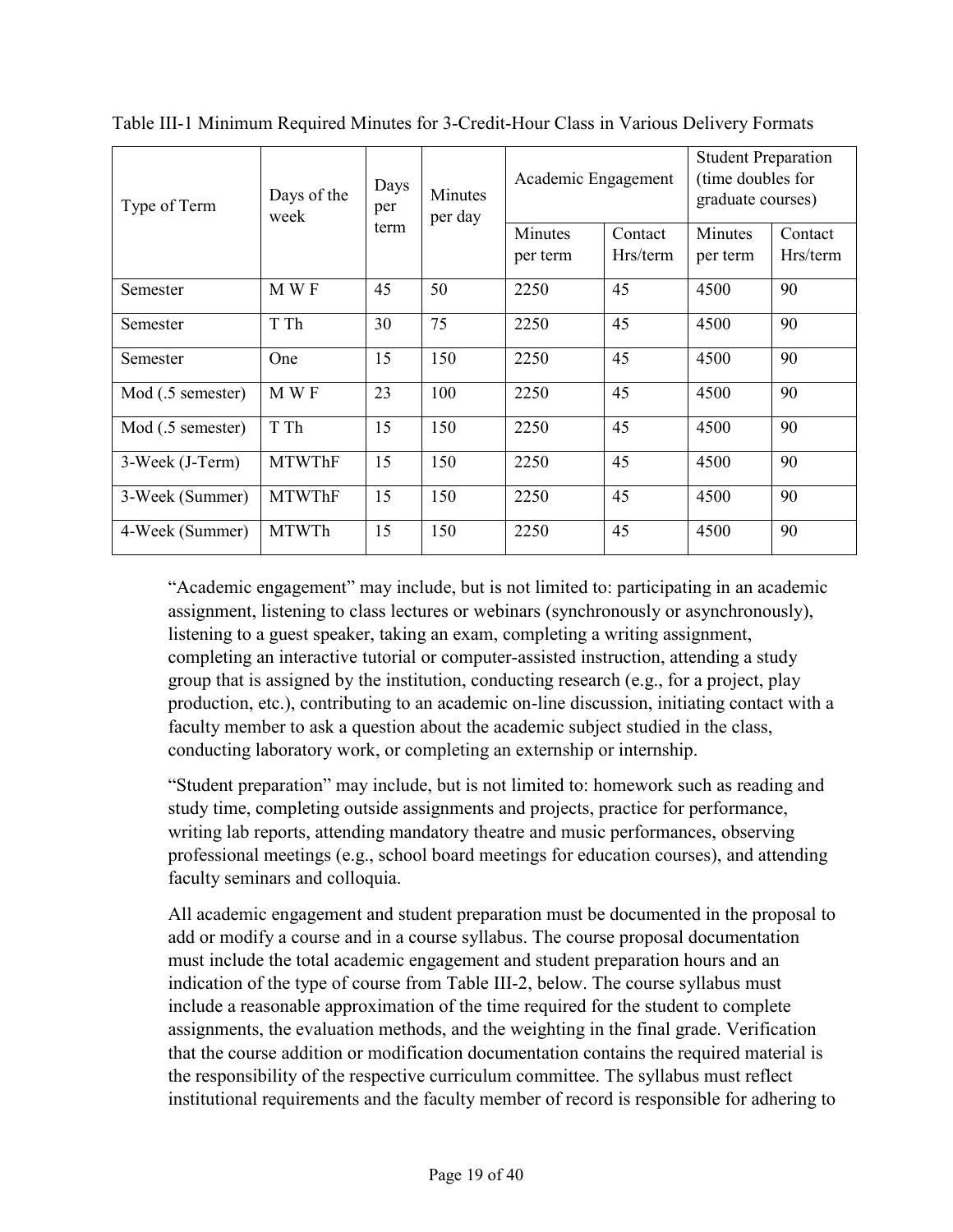the syllabus. The syllabus must include a statement indicating that "An undergraduate student should expect to spend on this course a minimum of two hours outside the classroom for every hour in the classroom. The outside hours may vary depending on the number of credit hours or type of course. More details are available from the faculty member or department office and in CMU's Curriculum Policies and Procedures Manual." The corresponding statement for graduate course syllabi will indicate "four hours outside the classroom …".

Table III-2 lists the ratio of contact hours to credit hours per CDHE policy as it appears in Full Time Equivalent (FTE) Reporting Guidelines and Procedures, April 2019, modified to reflect additional CMU course types. A "base contact hour" in the chart indicates the number of contact hours per week for a fifteen-week semester.

Table III-2 is included for reference purposes regarding the comparative nature of differing types of courses. The two right-hand columns have been added to further clarify the corresponding time requirements at Colorado Mesa University. For those class types for which the number of contact hours and credit hours are not a one-to-one equivalent, the combined academic engagement and student preparation hours must total a minimum of 2250 minutes per credit hour.

The above mentioned CDHE document also explains that credit hours for thesis/dissertation, study abroad, internships, student teaching, independent study, or research, and vestibule labs as "institutionally defined." Rows and columns have been added to the CDHE table for those course types to create Table III.2.

See Section III.H below for Colorado Mesa University's contact and credit hour requirements for independent study, directed reading, internship, practicum, directed readings, directed research, culminating experience, thesis, and dissertation courses. See Section III.I below for policy regarding alternative delivery courses and hybrid courses.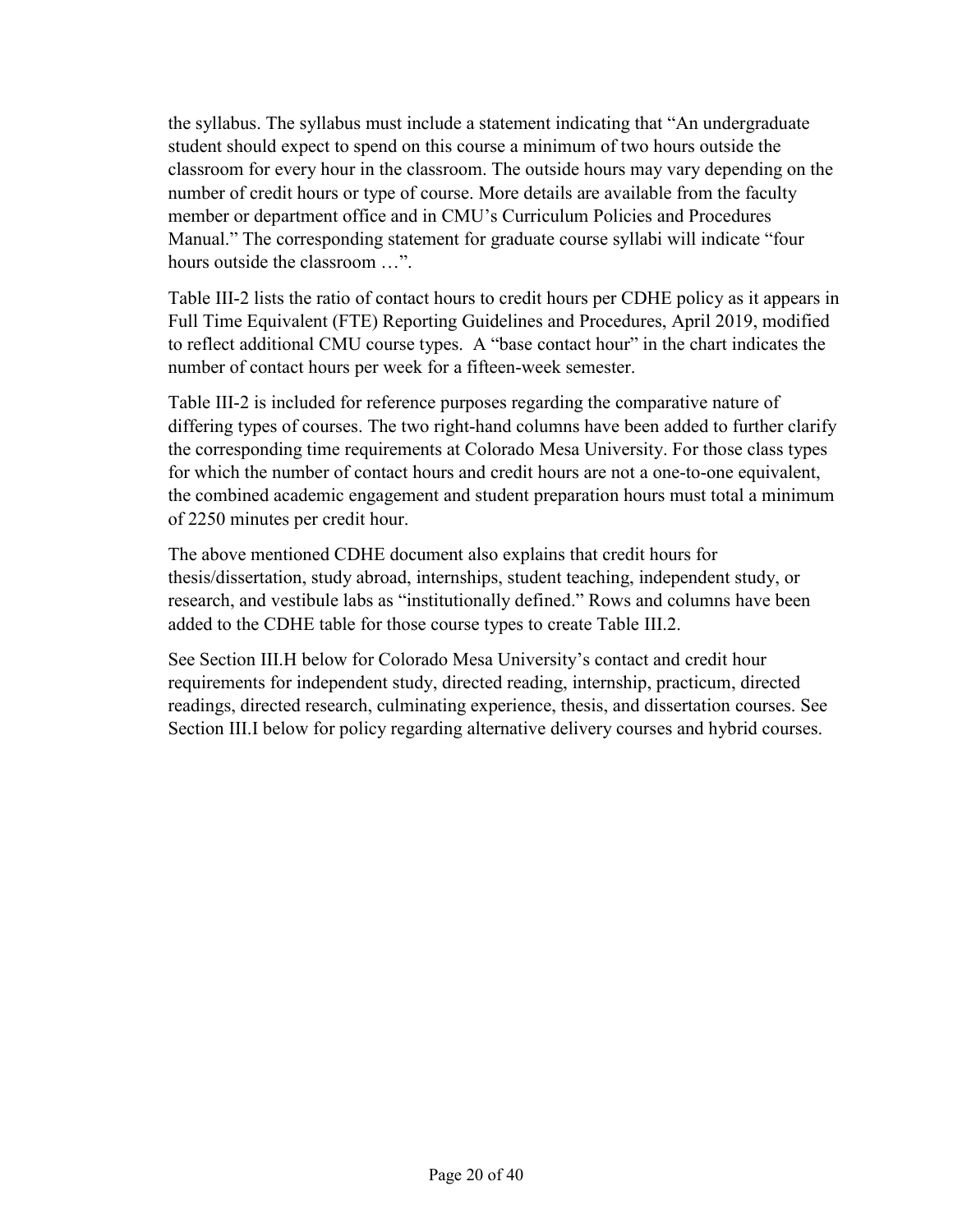|                                             | raoiv III 2 CMO Conaet Creat Trour Conversion and minimum minutes by Course Type                                                     | <b>Minimum</b>                                                                                          | Academic                                  | <b>Student</b>                                       |
|---------------------------------------------|--------------------------------------------------------------------------------------------------------------------------------------|---------------------------------------------------------------------------------------------------------|-------------------------------------------|------------------------------------------------------|
| <b>Instructional Activity</b>               | <b>Definitions</b>                                                                                                                   | <b>Base Contact</b><br><b>Hours for One</b><br><b>Credit Hour</b><br>1.0                                | <b>Engagement</b><br>(minimum<br>minutes) | Preparation<br>(minimum<br>minutes) *                |
| Lecture                                     | Formal faculty presentation/communication                                                                                            |                                                                                                         |                                           | 1500                                                 |
| Recitation:<br>Discussion/Seminar           | Two-way (student and faculty) communication<br>of course materials                                                                   | $\overline{1}.0$                                                                                        | 750                                       | 1500                                                 |
| Laboratory:                                 | Instructional activities conducted by faculty                                                                                        | 2.0                                                                                                     | 1500                                      | 750                                                  |
| Academic/Clinical                           | requiring student participation,<br>experimentation, observation, or practice                                                        |                                                                                                         |                                           |                                                      |
| Lecture/Laboratory:<br>Vocational/Technical | Instructional activities involving training for<br>1.5<br>employment in a work-like environment with<br>active faculty teaching role |                                                                                                         | 1125                                      | 1125                                                 |
| Art Studio                                  | Painting, sculpture, and other lab-type activities<br>conducted by faculty                                                           | 2.0                                                                                                     | 1500                                      | 750                                                  |
| <b>Field Instruction</b>                    | Instructional activities conducted by faculty and<br>designed to supplement individual course work                                   | 2.5                                                                                                     | 1875                                      | 375                                                  |
| Music: Private<br>Instruction               | Formal presentation in a one-to-one session<br>between student and instructor                                                        | 5                                                                                                       | 375                                       | 1875                                                 |
| Music: Studio                               | Band, ensembles, music labs, etc. conducted by<br>faculty                                                                            | 2.5                                                                                                     | 1500                                      | 750                                                  |
| Physical Education:                         | Physical education and recreation activities                                                                                         | 1.5                                                                                                     | 1125                                      | 1125                                                 |
| <b>Recreation Courses</b>                   | conducted by faculty designed for development<br>of skill proficiencies                                                              |                                                                                                         |                                           |                                                      |
| <b>Student Teaching</b>                     | A student registers for 12 credit hours and no                                                                                       | See column at                                                                                           | 3000 per                                  | Sufficient to                                        |
|                                             | other courses during student teaching semester                                                                                       | left.                                                                                                   | credit hour                               | prepare for                                          |
|                                             | and is supervised by an approved classroom                                                                                           |                                                                                                         | (50 clock                                 | classes and                                          |
|                                             | teacher and CMU faculty. Student must<br>complete at least 600 clock hours over at least                                             |                                                                                                         | hours)                                    | produce exit<br>requirements.                        |
|                                             | 75 days for 12 credit hours and meet exit                                                                                            |                                                                                                         |                                           |                                                      |
|                                             | presentation requirements                                                                                                            |                                                                                                         |                                           |                                                      |
| Study Abroad:                               | Course that combines travel with formal                                                                                              |                                                                                                         |                                           | Academic engagement minutes and student preparation  |
| CMU course                                  | learning experiences as defined above                                                                                                | minutes must match those for corresponding course<br>type.                                              |                                           |                                                      |
| Study Abroad: Course of                     | ISEP maps the credit hours and content to                                                                                            |                                                                                                         |                                           | Credit hours must match the corresponding CMU course |
| a Foreign Institution                       | CMU courses                                                                                                                          | type. Academic engagement plus student preparation<br>minutes must be a minimum of 2250 minutes per one |                                           |                                                      |
|                                             |                                                                                                                                      | credit hour.                                                                                            |                                           |                                                      |
| Internship/Practicum                        | On-the-job learning experience guided by a                                                                                           |                                                                                                         |                                           | Credit hours must match the corresponding CMU course |
|                                             | contract that specifies student learning<br>objectives, assignment & hours                                                           | type. Academic engagement plus student preparation<br>minutes must be a minimum of 2250 minutes per one |                                           |                                                      |
|                                             |                                                                                                                                      | credit hour.                                                                                            |                                           |                                                      |
| Independent Studies /                       | Controlled learning experience supervised by                                                                                         |                                                                                                         |                                           | Credit hours must match the corresponding CMU course |
| Directed Readings /                         | faculty and guided by a contract that specifies                                                                                      | type. Academic engagement plus student preparation                                                      |                                           |                                                      |
| Directed Research                           | student learning objectives, assignment & hours                                                                                      | minutes must be a minimum of 2250 minutes per one<br>credit hour.                                       |                                           |                                                      |
| Thesis/Dissertation/                        | Controlled learning experience supervised by                                                                                         | Credit hours must match the corresponding CMU course                                                    |                                           |                                                      |
| <b>Culminating Experience</b>               | faculty and guided by a contract that specifies                                                                                      | type. Academic engagement plus student preparation<br>minutes must be a minimum of 2250 minutes per one |                                           |                                                      |
|                                             | student learning objectives, assignment & hours                                                                                      | credit hour.                                                                                            |                                           |                                                      |
| Professional Immersion                      | Intensive formal experience culminating in                                                                                           |                                                                                                         |                                           | Academic engagement plus student preparation minutes |
|                                             | certification                                                                                                                        | must be a minimum of 2250 minutes per one credit<br>hour                                                |                                           |                                                      |
| Mixed Instruction                           | Course that mixes multiple course types.                                                                                             |                                                                                                         |                                           |                                                      |
| Method or Hybrid                            | Hybrid refers to courses that mix online and in-                                                                                     | See Section III.I, below.                                                                               |                                           |                                                      |
| Courses                                     | classroom delivery                                                                                                                   |                                                                                                         |                                           |                                                      |

| Table III-2 CMU Contact/Credit Hour Conversion and Minimum Minutes by Course Type |  |
|-----------------------------------------------------------------------------------|--|
|-----------------------------------------------------------------------------------|--|

\* For graduate courses, student preparation time is twice the indicated minutes.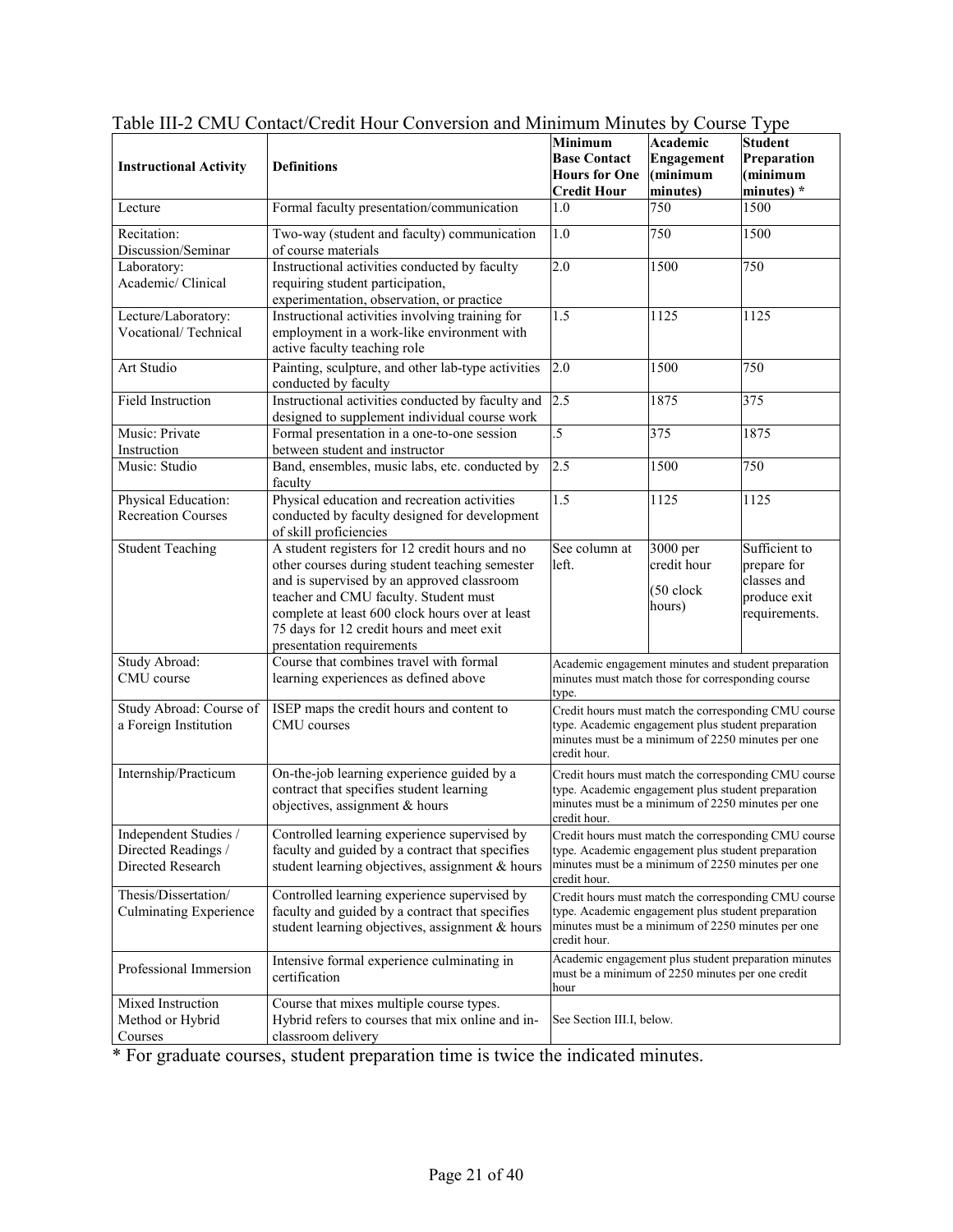#### <span id="page-21-0"></span>**F. Topics Courses**

- 1. Topics courses must be approved by the appropriate department head prior to being offered and must meet the same requirements as a formal course addition, including the inclusion of a course description, course learning outcomes, a topical outline, and course schedule.
- 2. Courses numbered X96 (Topics) with identical or substantially similar content and titles may be offered up to three times within a six-year time frame. If offered a third time, a new course proposal submission for that title and content must be submitted during the semester of the third offering. Whether or not a course addition is approved, the content and title should not then be repeated as a Topics course within six years after the course was last offered. Departments should keep careful records of all Topics courses (including titles and course outlines) to ensure that students taking more than one X96 course are not repeating material for additional credit.

#### <span id="page-21-1"></span>**G. Honors Courses**

- 1. Curriculum committee approval is not required to add an Honors option for an existing course in an Honor student program of study. The addition is handled by the Honors Program, the student, the faculty member for the course, and the Registrar.
- 2. Curriculum committee approval is not required to designate a particular section of a cataloged course to be offered only for students in the Honors Program. That is a matter to be handled by the Honors Program, the affected Department Head, the assigned faculty member and the Registrar.
- 3. Creating, modifying or deleting any course that is designated to be taken only by students in the Honors Program will be handled by the appropriate curriculum committee as any other course. The justification for creating or modifying an Honors-only course must include explanation of the components of the course that distinguish it from other courses that might cover the same content. This includes courses with the HNRS prefix proposed by the Honors Program as well as Honorsonly courses proposed by academic departments.
- 4. Substantial modification to the structure of courses within the Honors Program will be proposed by the Honors Program and approved by the appropriate curriculum committee.

#### <span id="page-21-2"></span>**H. Individualized Learning**

For these individualized learning experiences there must exist an appropriate course (e.g., an internship cannot be conducted using an independent study course number) approved by the appropriate curriculum committee, as are all other courses. Curriculum committee approval is not required for any student to enroll in such courses. Rather, a student develops a contract in conjunction with the supervising faculty member (and supervisor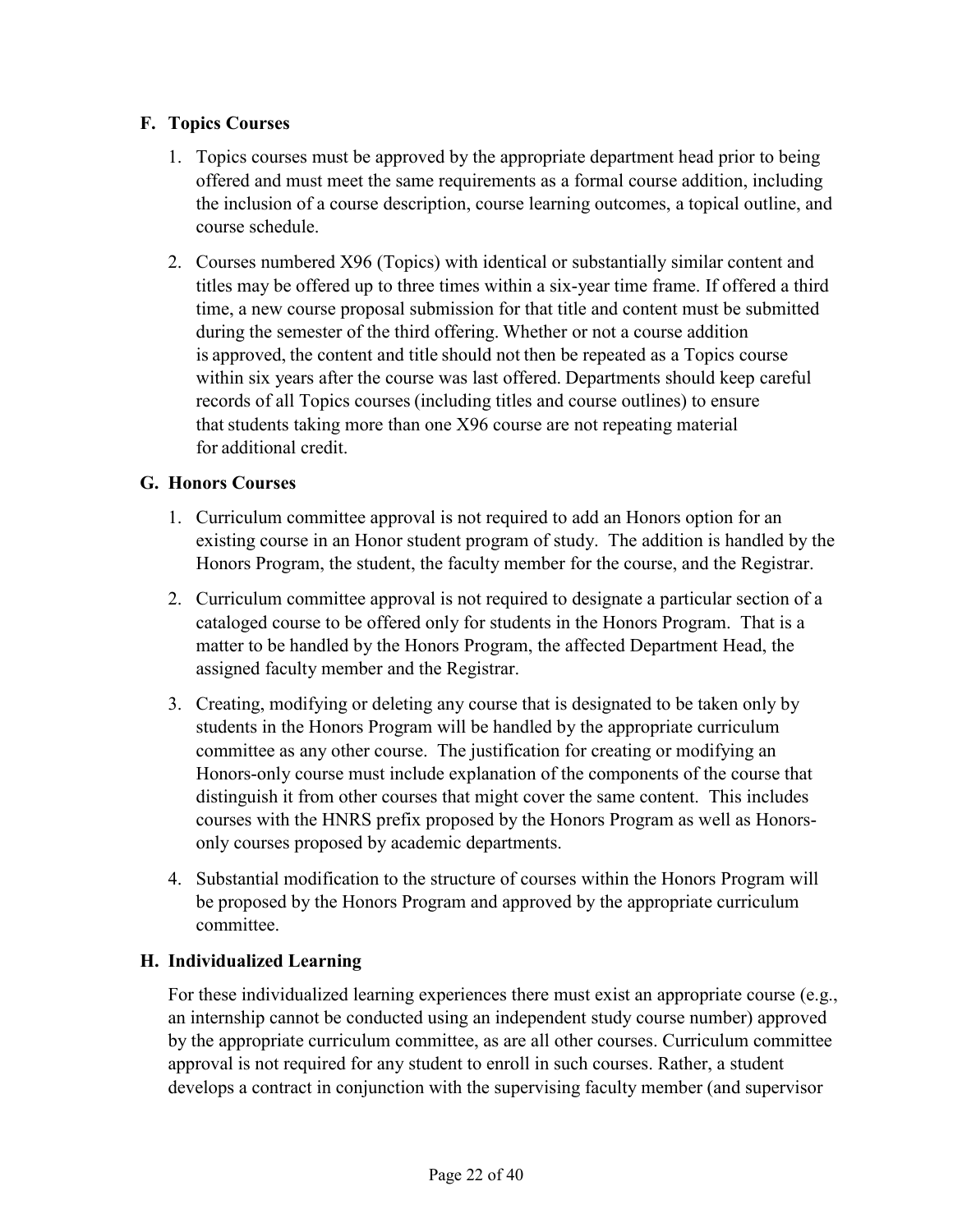in the case of internship) before permission is granted to enroll in the course. The contract must specify the learning outcomes and means of assessing student performance for that particular study. The contract must be signed by faculty member and student (and supervisor in the case of internship).

A learning contract will require a minimum of 750 minutes of academic engagement and 1500 minutes (3000 minutes for graduate level courses) of student preparation for each one credit hour enrolled. The academic engagement portion will provide a continuous student learning environment. A learning contract will require and specify a description of the learning experience, a list of measurable student learning outcomes specific to that individualized learning experience, a description and listing of reporting, monitoring and evaluation procedures, and a requirement for a written summary report of accomplishments. The contract is approved and signed by the student, the supervising faculty member, and the department head (and a supervisor at the place of employment in the case of internships) prior to the student registering for the course. All independent learning experiences in the class schedule will require permission of the department head in order for the student to register.

It is the responsibility of the appropriate department head to verify the contract meets requirements and it is the responsibility of the supervising faculty member that the contract is fulfilled. The department will retain a file of all contracts and summary reports. In addition to the requirements stated above, a student must also meet all requirements specified in the CMU Catalog.

A maximum of 15 semester credit hours of individualized learning may be used to satisfy the required academic semester credit hours for a baccalaureate degree and 6 semester credit hours may apply toward an Associate of Arts or Associate of Science degree. A maximum of 15 semester credit hours may apply toward the 40 upper division hours requirement. No restriction on the maximum number of semester credit hours above and beyond any degree requirement is intended. These restrictions do not apply to the Associate of Applied Science degree or technical certificate programs. Exceptions may be granted for a program when it is documented in the program approval process that more hours are required to align to a nationally recognized curriculum or with licensing/ certifying requirement. A department head may grant an exception for special circumstances.

#### <span id="page-22-0"></span>**I. Alternative Delivery and Hybrid Courses**

1. A curriculum committee does not approve the method of delivery of courses. However, any courses offered in an alternative delivery manner are expected to include the same degree of rigor as courses taught using traditional methods. Furthermore, any proposals for courses or programs intended solely or primarily for alternative delivery must be approved by the appropriate curriculum committee to ensure the academic rigor of the course is consistent with the University's traditional offerings. Such courses and programs will be subject to the same University credit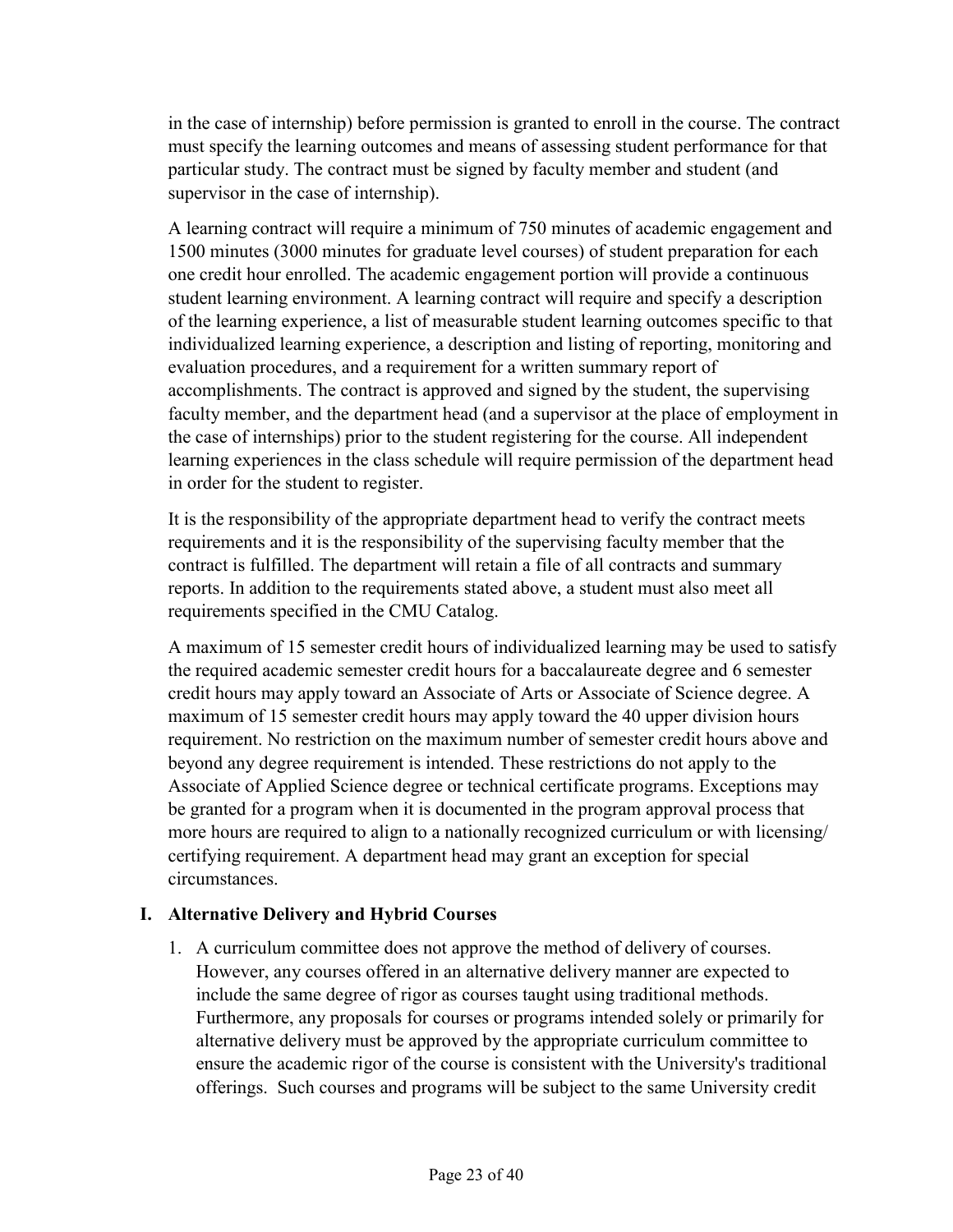hour, student learning objectives, and assessment policies as all other courses and programs.

2. A Hybrid course is one that includes a mixture of online and in-classroom delivery modes, and a Mixed Instruction Method course is one that includes a mixture of course types from Table III.2 and/or delivery modes. Such courses and programs will be subject to the same University credit hour, student learning outcomes, and assessment policies as all other courses and programs. The syllabus must indicate how the mixture of course types contributes to satisfy the credit hour policy minimum minutes.

#### <span id="page-23-0"></span>**J. Competency Credit, CLEP Exams, and Related Experiences**

Granting credit for competency or for passing CLEP examinations is a matter between the Registrar's Office, the student, and the academic department in which the subject matter resides. A curriculum committee will not approve the creation of any specialized new course(s) to accommodate such non-traditional means of earning credit. Refer to academic policies, procedures of the Registrar's Office, and CDHE guidelines for more information.

#### <span id="page-23-1"></span>**K. Non-Credit Courses**

Courses that are not offered for credit may not be counted in degree programs or certificates, with the exception of MUSA 101.

#### <span id="page-23-2"></span>**L. Essential Learning Courses and Subcommittee**

- 1. Nature of Essential Learning courses
	- a. Essential Learning courses are designated to exist within specific categories of the Essential Learning Program, the design of which is guided by philosophies and learning outcomes stated in the Catalog. The Essential Learning Subcommittee of the Undergraduate Curriculum Committee is responsible for the structure of the Essential Learning program. The Essential Learning Subcommittee also serves in an advisory capacity to the VPAA.
	- b. Essential Learning courses must be numbered within the 100 or 200 level.
	- c. Essential Learning courses cannot have prerequisites, except for courses in a sequence, such as MATH or ENGL, for which any college-level prerequisite course is also contained in the Essential Learning program.
	- d. Inclusion in the statewide gtPathways transfer program is an administrative matter not handled by any curriculum committee. For a course to be considered for inclusion in the statewide gtPathways transfer program, it must first be approved for inclusion in the Colorado Mesa University Essential Learning program.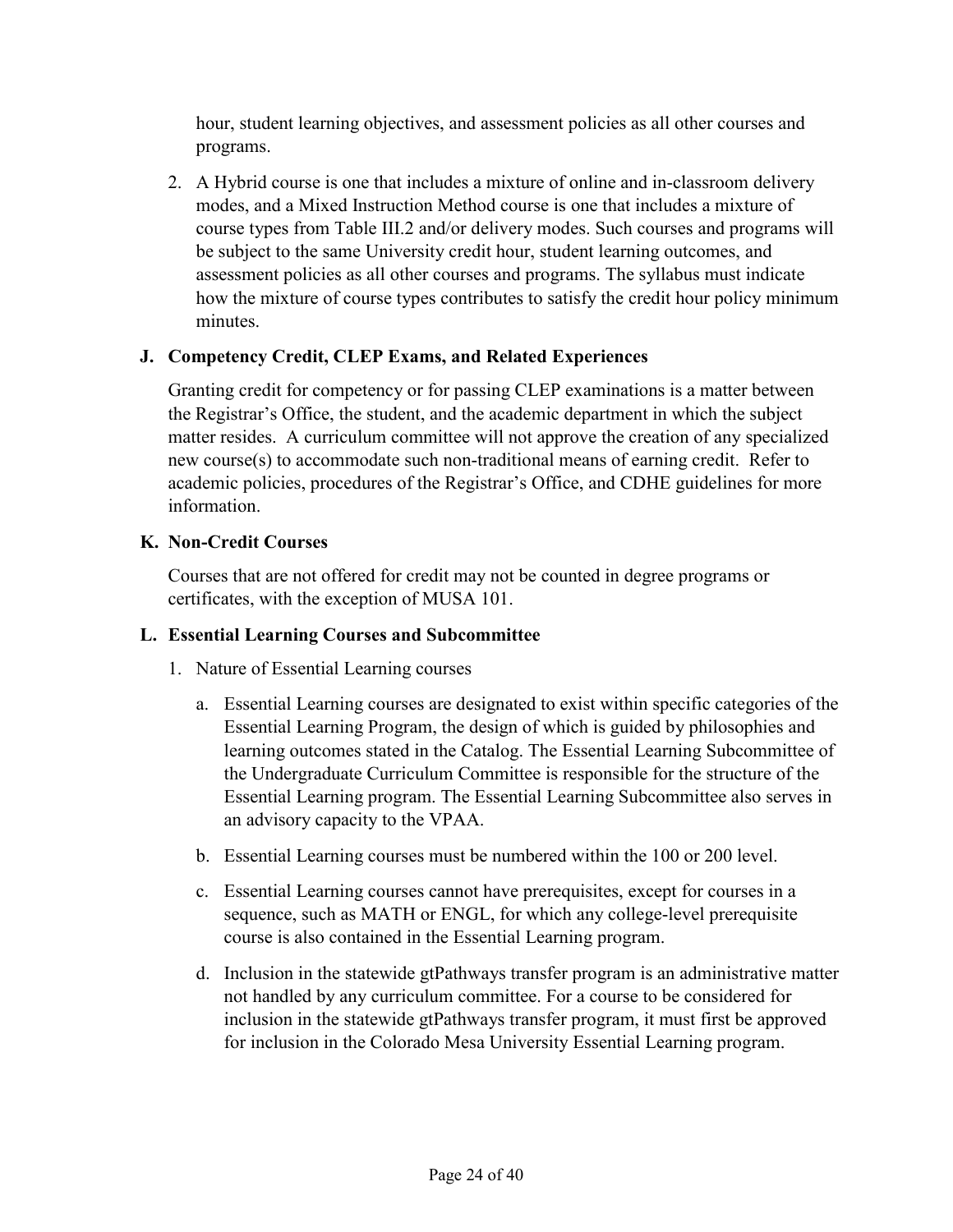- 2. Applying for Essential Learning status
	- a. The proposing department will provide the required course addition or modification form according to the procedures in Section II of this Manual and UCC published due dates for the current year.
	- b. The proposing department will provide a justification for inclusion of the course within Essential Learning, specifying:
		- i. The Essential Learning category in which the proposed course will be listed.
		- ii. The required number of Essential Learning student learning outcomes that the course attempts to achieve. (Alignment with two goals is required for assessment of each Essential Learning course.)
		- iii. The course catalog description, course learning outcomes of the course, and the topical course outline.
- 3. Consideration by the Essential Learning Subcommittee and by the Undergraduate Curriculum Committee
	- a. The Essential Learning Subcommittee determine whether the course aligns properly with the required number of Essential Learning goals and will vote to approve or deny the proposal. The Essential Learning Committee Chair will then approve or rollback the Essential Learning proposal.
	- b. If the proposal is for a new course, the discussion and approval vote on inclusion in Essential Learning must occur by the Essential Learning Subcommittee in addition to the approval of the new course by the Undergraduate Curriculum Committee.
	- c. If the proposal is for a course modification and there are other modifications in addition to the proposal for inclusion in the Essential Learning Program, the discussion and vote on inclusion in the Essential Learning Program must occur as well as approval by the Undergraduate Curriculum Committee.
- 4. Maverick Milestone Courses
	- a. Individual proposals for sections of the Maverick Milestone will be considered and approved by the Essential Learning Committee, which will determine their own procedures for doing so in consultation with the VPAA.

#### <span id="page-24-0"></span>**M. Proposals to Inactivate or Reinstate a Course**

- 1. A proposal to Inactivate a course shall include a Course Inactivation Form and justification for the proposed deletion.
- 2. A proposal to reinstate a course shall include a Course Modification Form and justification for the proposed reinstatement. If course to be reinstated requires modifications, the modifications will be proposed in the reinstatement proposal.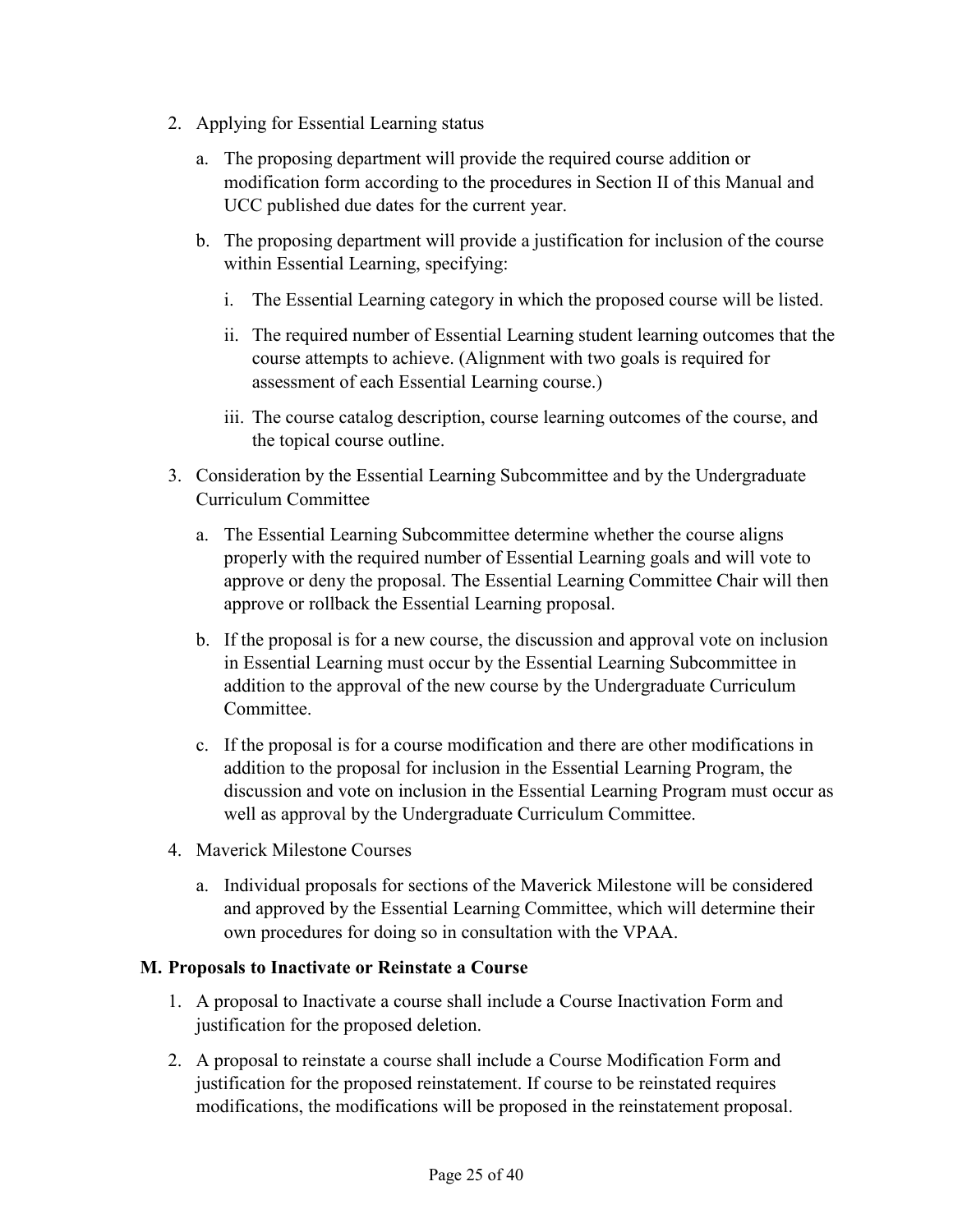- 3. The head of each academic or technical department is responsible for presenting all proposals for courses from that department to the appropriate on-campus review body.
- 4. Course inactivation or reinstatement will be effective beginning with the next academic year if the proposal is approved by the corresponding published deadlines of the appropriate curriculum committee.

#### <span id="page-25-0"></span>**N. Dual-Listed, Equivalent, and Cross-Listed Courses**

1. **Dual-Listed Courses** - Dual-listed courses are paired courses that are taught simultaneously at both the undergraduate and graduate level. The courses are offered with the same meeting time, location, and instructor or paired instructors; however, additional requirements are established for completion of the course by graduate enrollees. Dual-listed courses can be listed under more than one subject code.

Students can only earn credit for either the graduate or undergraduate iteration of the course, even if the student enrolls in one as an undergraduate student and the other as a graduate student. In cases where the student completed the course as an undergraduate for undergraduate credit, the department must advise the student on alternative credits to complete for substitution if the course is a graduate degree requirement. The department would need to file a Course Substitution Waiver with the Registrar's Office to have this alternative course count for completion of the given degree requirement.

2. **Equivalent Courses** - Equivalent courses are those courses that cover the exact same course content but are listed under different subject codes. These may or may not have the same course number, but they must be offered at the same enrollment (undergraduate or graduate) and division (lower, 100-200, or upper, 300-400) level. Additionally, equivalent course must have the same title, credit hours, contact hours, instructional type, engagement and preparation minutes, repeat for credit limits, prerequisites, co-requisites, course description, topical course outline, and student learning outcomes. Courses offered in both an honors and standard credit version are also considered equivalent courses. When courses are defined as equivalent, students may only earn credit for one of the equivalent courses in the set.

When proposing equivalent courses that have both lecture and laboratory components, all coordinating components must have the same co-requisites, which could affect enrollment. For instance, if GEOL 1XX and ENVS 1XX are proposed as equivalent course with the co-requisites of GEOL 1XXL or ENVS 1XXL, students could technically enroll in GEOL 1XX and ENVS 1XXL. By proposing such lecture and laboratory combinations as equivalents, departments are accepting the possibility that students may complete both components for credit even if they enroll in the lecture under one subject code and in the laboratory under the other subject code.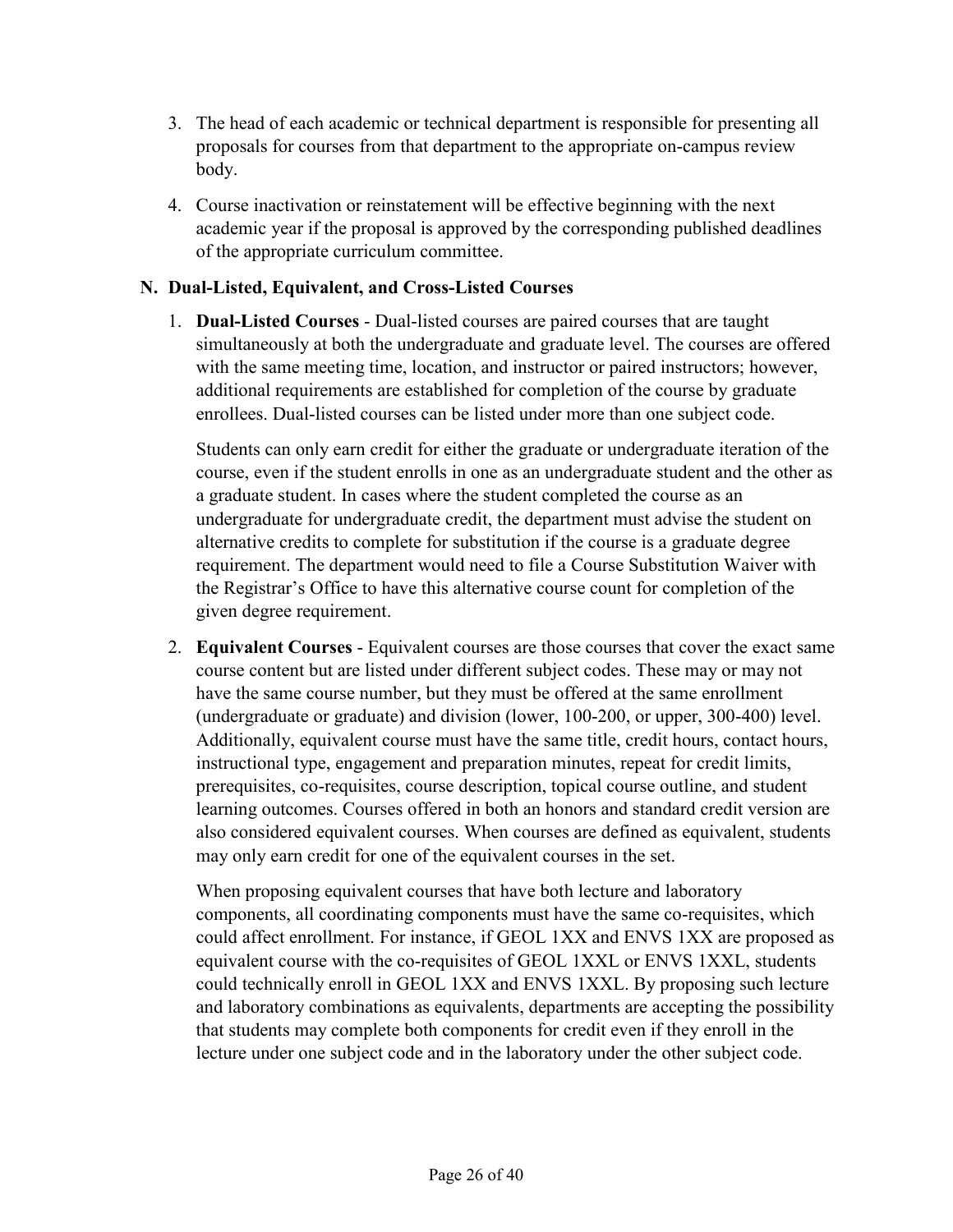3. **Cross-Listed Courses** - The term "cross-listed courses" is used for course scheduling purposes only and may not be used for curriculum proposals. This refers to two or more course sections that are scheduled with the same meeting time, location, and instructor or paired instructors. These courses may or may not have the same subject codes or course number and may or may not be offered at the same academic level. For instance, two courses could be dual listed at the curriculum/catalog level and would then be cross listed when offered simultaneously.

# <span id="page-26-1"></span><span id="page-26-0"></span>**IV. Policies Pertaining to Academic Programs**

### **A. Credit Hour Requirements**

- 1. 120 semester credit hours are required in every bachelor program, to include at least 2 semester credit hours in Kinesiology. Each student must take KINE 100 plus one activity (KINA) course.
- 2. Bachelor programs above 120 semester credit hours will be permitted only when it can be documented that such programs are consistent with professional accreditation and/or licensure as defined by CDHE policy.
- 3. Associate of Arts and Associate of Science programs contain 60 semester credit hours; Associate of Applied Science programs contain 60-75 hours.
- 4. Professional and Technical Certificate programs (a.k.a. "Certificates") contain 5-59 semester credit hours (see Section IV. G.)
- 5. Master programs must contain a minimum of 30 semester credit hours of 500 level or higher courses, and include a culminating experience or thesis/dissertation.
- 6. A doctoral program must contain a minimum of 60 semester hours of courses at the 500, 600, and 700 levels. At least thirty semester hours must be at the 600 or 700 levels. Thirty semester hours may be at the 500 level and may be comprised of a master program at the discretion of the department in which the doctoral program resides. A doctoral program must include a dissertation or alternative culminating experience, which comprises at least six semester hours at the 700 level in the program.
- 7. For Associate programs, all courses and hours specified by a department must be included in the Major. For Bachelor programs, all courses and hours specified by a department must be included in the Major or in the Foundation Courses. Exemptions for PTO programs to name essential learning courses are explained in IV.C.2.f.

#### <span id="page-26-2"></span>**B. Upper Division Course Requirements**

- 1. A bachelor program must contain a minimum of 40 semester credit hours of courses numbered 300 or higher.
- 2. Exceptions to the 40 hours of upper-division credit hour requirement may be made for programs that document the following criteria: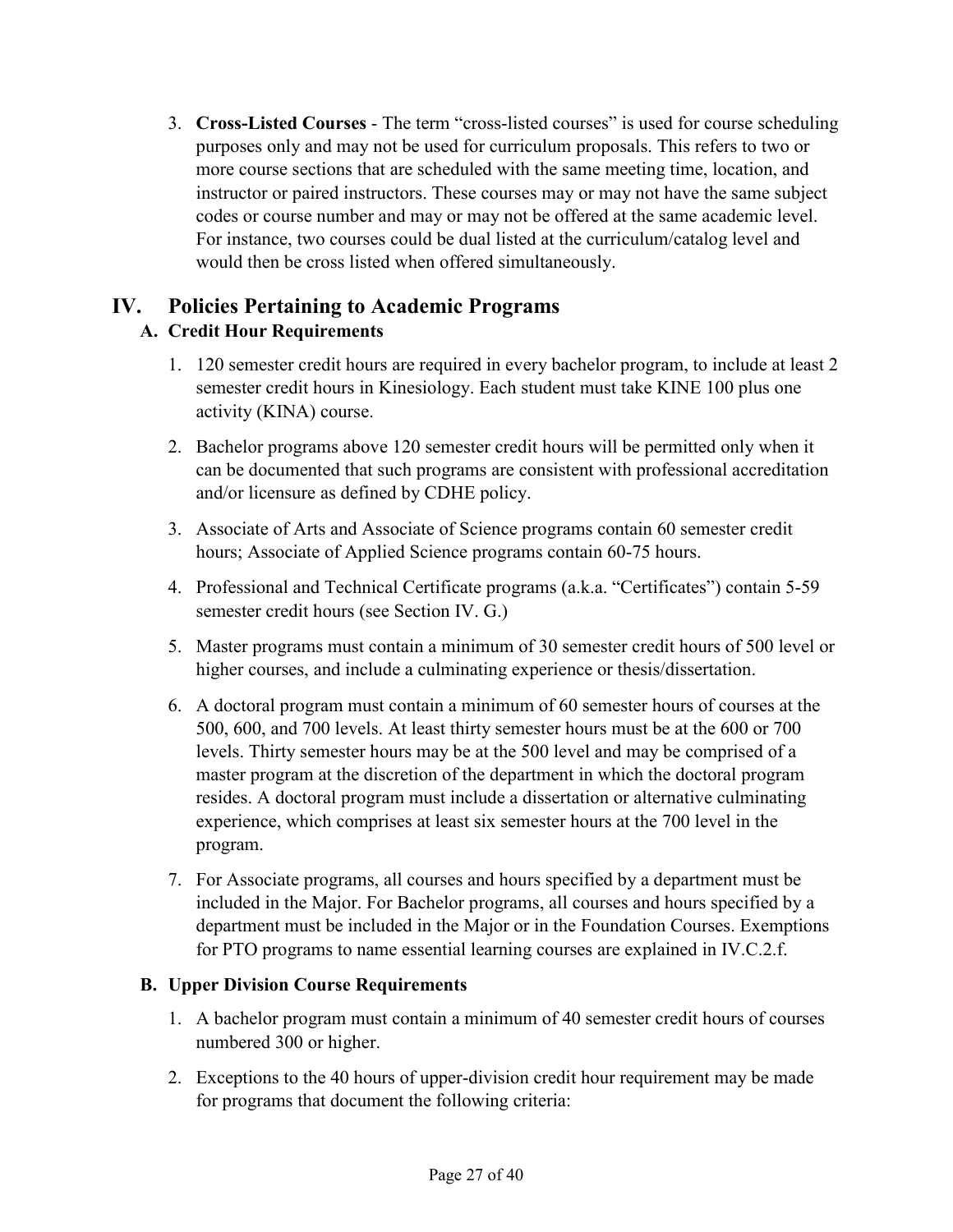- a. The program is in an applied or professional discipline.
- b. The educational standard for the program-type can be clearly established as lower than 40 credits of upper-division.
- c. Students in the program are admitted with a current professional credential.
- d. The 40-hour credit requirement inhibits the competitiveness of the program.
- 3. Exception for Bachelor of Applied Science is stated in Section IV.E.
- 4. Exception for Interdisciplinary Majors is stated in Section IV.E.

#### <span id="page-27-0"></span>**C. Essential Learning Requirement and Degree Categories**

(Note: "Degree Distinction" has been superseded by the Degree Category policies, described below, by action of Faculty Senate on April 2, 2009.)

1. **a. Essential Learning Requirement for Bachelor, Associate of Arts and Associate of Science Programs.** Each student shall complete the minimum semester credit hour Essential Learning program as specified by the Colorado Mesa University faculty. The English requirement may be specified at the university level. The Mathematics requirement may be specified at the program level. Any university-wide Essential Learning requirements in a student's primary discipline area will be replaced with a requirement for Essential Learning electives from other disciplines. Otherwise, students should be allowed to select their Essential Learning courses from the designated list according to their own preferences, except as provided in Section IV.C.2.

**b. Essential Learning Requirement for Associate of Applied Science Programs.** The Essential Learning requirements for the Associate of Applied Science must include a minimum of fifteen semester credit hours to include three hours of written communication and three hours of written or oral communication, a minimum of three hours of mathematics, and a minimum of six hours of Social Sciences, Natural Science, Fine Arts, or Humanities. Programs may stipulate specific courses within the Essential Learning categories. In addition to the Essential Learning requirements, other lower division requirements include KINE 100 Health and Wellness and one hour of Kinesiology activity (KINA). Additional lower division requirements may apply to some degrees, e.g. prerequisites.

- 2. Degree Categories for Bachelor Programs. The baccalaureate degrees offered at Colorado Mesa University can be categorized into six distinct categories as described below. Whenever a new degree program is proposed to the Undergraduate Curriculum Committee, the degree will be determined to be a part of a category based on the category description and will then be required to adhere to the category requirements.
	- a. Category 1: Bachelor of Science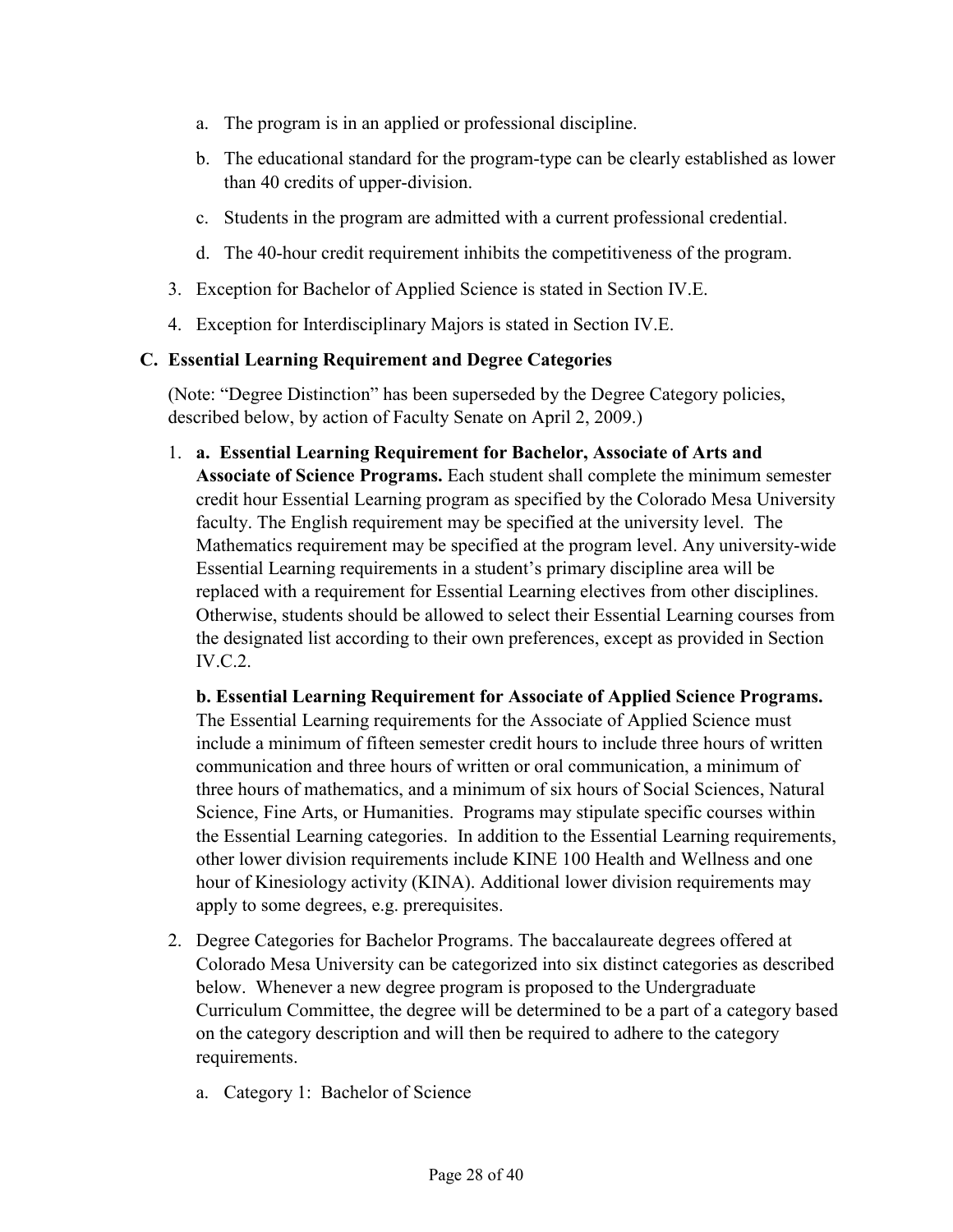- i. Description: The Bachelor of Science degree is designed to give the student a strong technical background with an emphasis on math and science, which results in a more concentrated major and a firm foundation for highly technical graduate programs.
- ii. Category Requirements: Candidates for the Bachelor of Science and Bachelor of Science in Nursing degrees shall complete at least three semester hours of the following: CSCI 110 or higher or STAT 200 or higher, or a math course at a level beyond the Essential Learning requirement. Candidates must complete each of these courses with a grade of "C" or higher. At the discretion of the Math and Statistics faculty and with the approval of the Math and Statistics department head, a student may satisfy the requirement of their program by a demonstration of equivalent competency. Essential Learning cannot be prescribed for majors in this category.
- b. Category 2: Bachelor of Arts and Bachelor of Fine Arts
	- i. Description: The Bachelor of Arts and Bachelor of Fine Arts degrees embrace a traditional liberal arts education by exposing students to a wide range of disciplines and intellectual traditions in the arts and sciences.
	- ii. Category Requirements: Candidates for the BA degrees shall complete six sequential semester hours of one classical or modern foreign language with a grade of "C" or higher. At the discretion of the foreign language faculty and with the approval of the department head, a student may satisfy this requirement by demonstration of equivalent competency. Students with two or more years of high school coursework in a foreign language may (1) see the department head for placement in a higher-level class; (2) receive credit by successful completion of a CLEP test in that language; or (3) pursue another language. Bachelor of Fine Arts degrees may or may not have a one or two semester foreign language requirement as described above. See program sheet. Essential Learning cannot be prescribed for majors in this category.
- c. Category 3: Bachelor of Music
	- i. Description: The Bachelor of Music degree is designed for those students who desire a professional career in music performance or the music business industry.
	- ii. Category requirements: This degree is a PTO degree. See PTO category requirements below.
- d. Category 4: Bachelor of Music Education
	- i. Description: The Bachelor of Music Education degree provides students with the knowledge, skills, and musicianship to become a successful music educator. Studies in music theory, history, literature, ensemble performance,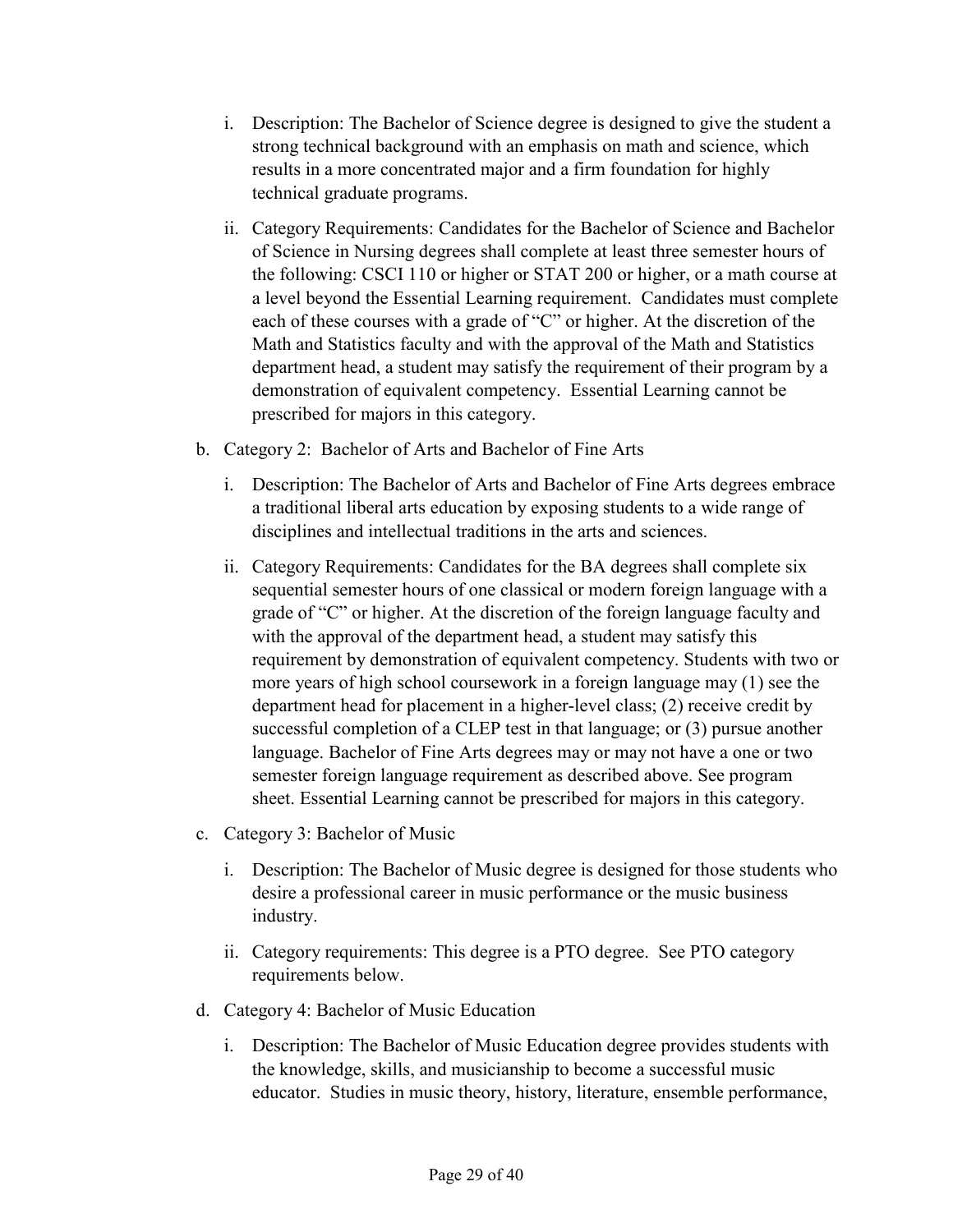and applied study give the student a strong foundation on which to build a successful teaching career.

- ii. Category requirements: This degree is a PTO degree. See PTO category requirements below.
- e. Category 5: Bachelor of Social Work
	- i. Description: The Bachelor of Social Work prepares students to attain employment in the field and to enhance and sustain the welfare and well-being of citizens, organizations and communities of Western Colorado and the state.
	- ii. Category requirements: This degree is a PTO degree. See PTO category requirements below.
- f. Category 6: Professional, Technical or Other (PTO) Programs
	- i. Description: A professional, technical or other baccalaureate degree is one wherein the curriculum must align with the requirements or recommendations of a nationally recognized accrediting, licensing, certifying, or professional organization in order to maintain the academic integrity of the program. Any program which is proposed to be in the PTO category must identify the accrediting, licensing, certifying, or professional organization with which it aligns.
	- ii. Category Requirements: All PTO programs that are designed as BS or BA, or based on the framework of a BS or BA, will follow the category requirements unless they have applied to and received approval from the Undergraduate Curriculum Committee for an exception. Essential Learning cannot be prescribed in this category unless the program has received such an exception.

Programs will be granted exceptions to the category requirements (i.e., prescribed Essential Learning and/or deletion of language or math/stats requirement) only in cases where they cannot otherwise meet the requirements or recommendations of the nationally recognized accrediting, licensing, certifying, or professional organization referenced above within 60 credit hours. In cases where a current program seeks PTO status or a current program with PTO seeks a requirement exception, the PTO Curricular Exceptions on the curriculum proposal must be completed.

All Associate of Applied Science (AAS), Bachelor of Applied Science (BAS), Bachelor of Business Administration (BBA), Bachelor of Fine Arts (BFA), and Bachelor of Science in Nursing) BSN programs will be considered PTO Programs.

- Refer to section IV.E for information on the AAS category.
- Refer to section IV.E for information on the BAS category.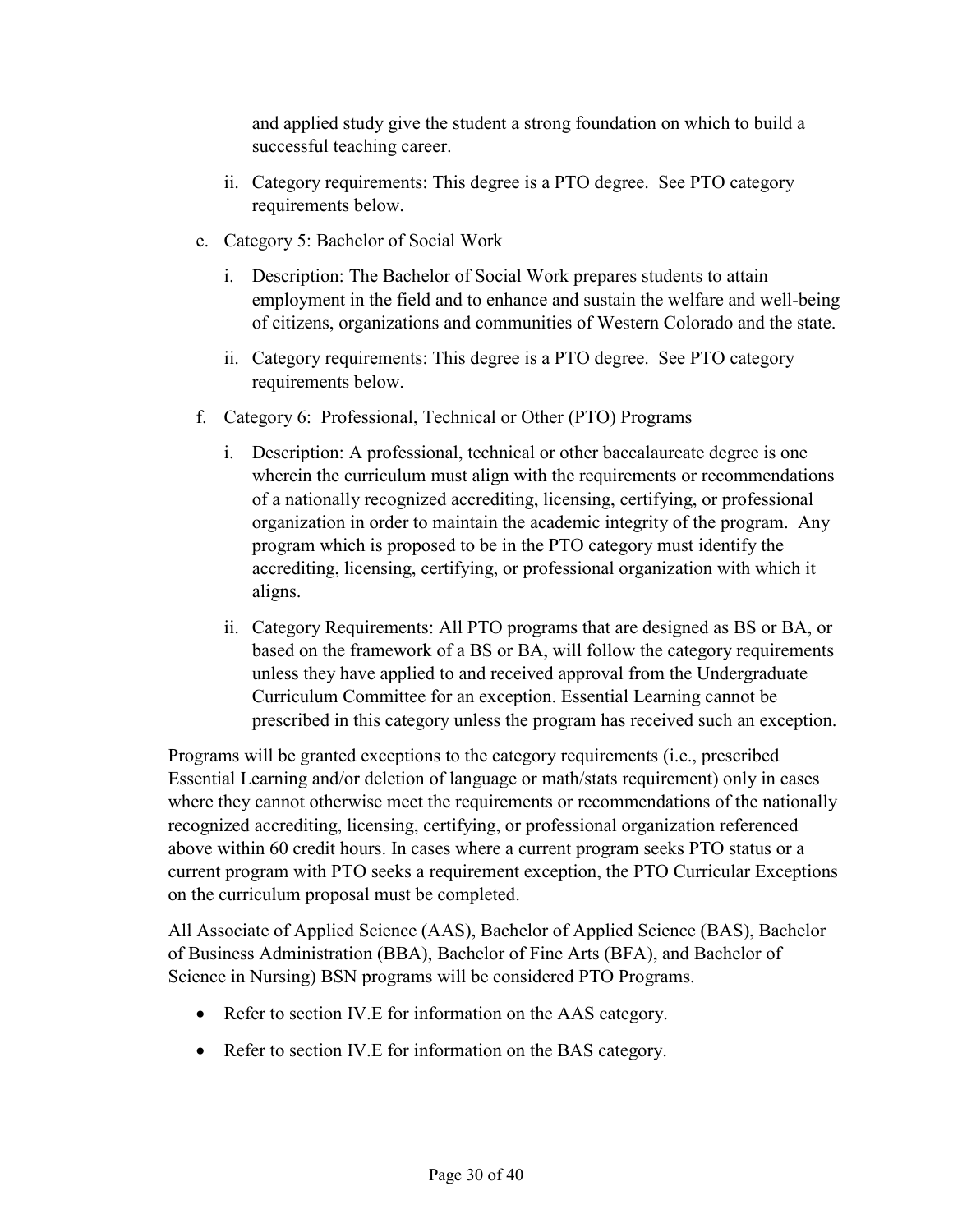• BFA programs are based on the BA category framework. BSN and BBA programs are based on the BS category framework. When requirement exceptions are sought, committees will review these in relation to each program's base category.

The following programs have also been approved by the Undergraduate Curriculum Committee for PTO status on the indicated dates. These are divided by the degree category upon which the program is based and from which exceptions may be granted.

- BS framework-based programs/degrees:
	- o BS in Accounting, September 24, 2009
	- o BS in Computer Information Systems, September 24, 2009
	- o BS in Construction Management, April 8, 2010
	- o BS in Mechanical Engineering Technology, February 27, 2014
	- o BSRS in Radiologic Sciences, January 26, 2017
- BA framework-based programs/degrees:
	- o BM in Music with Elective Studies in Business, March 10, 2016 (refer also to IV.C.2.)
	- o BM in Music Performance, March 10, 2016 (refer also to IV.C.2.)
	- o BME in Music Education K-12, March 10, 2016 (refer also to IV.C.2.)
	- o BSW in Social Work, September 26, 2013 (refer also to IV.C.2.)
- The following are based on the framework of the degree category indicated in the degree or award field of each approved program:
	- o All Teacher Education bachelor programs, January 28, 2010

The number of hours required for a major in a PTO degree may exceed 60 hours when verified by the Undergraduate Curriculum Committee to be necessary to meet degree requirements which are set by the identified accrediting, licensing, certifying, or professional organization.

#### <span id="page-30-0"></span>**D. Majors in Bachelor Programs**

- 1. Guidelines for traditional majors:
	- a. Each student must complete at least 36 semester credit hours in a primary discipline and a maximum of 60 semester credit hours with support courses, except as noted above for PTO Programs.
	- b. Majors consisting of more than 48 semester credit hours in the primary discipline are permitted only when it can be documented that such programs are consistent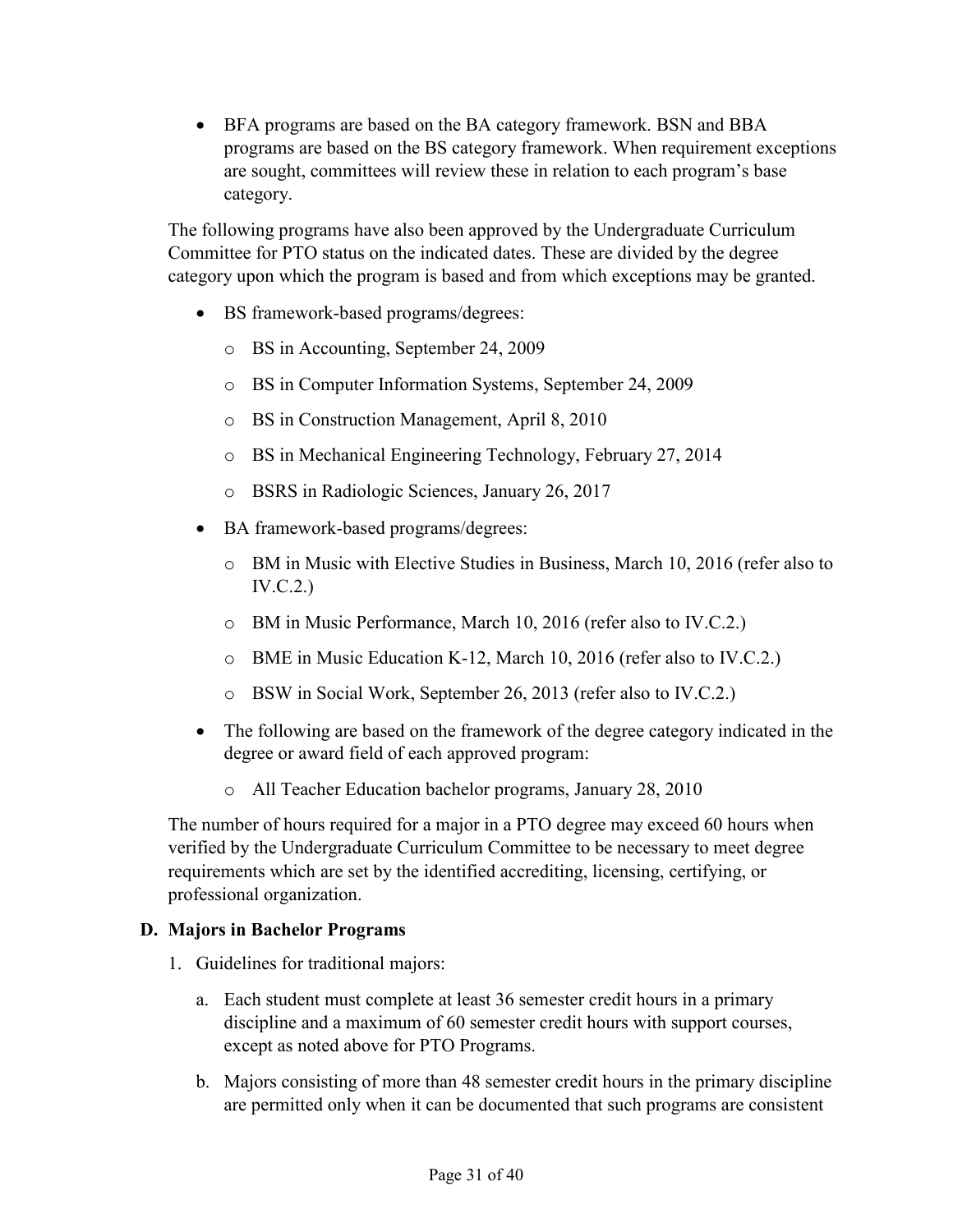with professional accreditation and/or licensure, except as noted above for PTO Programs.

- c. At least fifty percent of the credit hours required for the primary discipline shall be in courses numbered 300 and above.
- 2. Guidelines for interdisciplinary majors:
	- a. Each approved major will consist of 45-75 semester hours of credit derived from three or more disciplines as identified by course prefix.
	- b. At least 24 hours of the designated course work must be at or above the 300 level and consist of courses from at least three disciplines as identified by course prefix.
	- c. Majors with designated course work beyond 75 semester hours will be permitted only where documentation reflects professional accreditation, licensure, technology and industry standards, or graduate school requirements.
- 3. Concentrations
	- a. For traditional majors, a concentration is a related set of courses within the primary discipline. In programs where two or more areas of concentration are to be offered under a major, a core curriculum shall be common to all programs.
	- b. Concentrations do not apply to interdisciplinary majors.

#### <span id="page-31-0"></span>**E. Bachelor of Applied Science**

The following conditions exist for the Bachelor of Applied Science (BAS) degree and must be specified on the program sheet.

- 1. To be admitted to the BAS, a student must have earned an Associate of Applied Science (AAS) degree, from a regionally accredited institution. Thirty-six (36) hours from the technical coursework of that AAS degree transfers into the BAS as a block of courses. Other associate degrees can be considered only if they are judged to be equivalent to an AAS. Conditional admission may be granted to a student who is in the process of completing an AAS.
- 2. The BAS degree must contain at least 33 hours of upper division courses.
- 3. The BAS degree must contain the University's prescribed Essential Learning program. Essential Learning courses may be transferred into the University.
- 4. No Recommended Sequence of Courses sheet is required as the remaining courses to be taken vary from one student to the next.

#### <span id="page-31-1"></span>**F. Minors**

1. Minors should consist of 15-24 semester credit hours. Prerequisites outside the minor prefix should not be counted within the 15-24 hours. It is required that a minor, if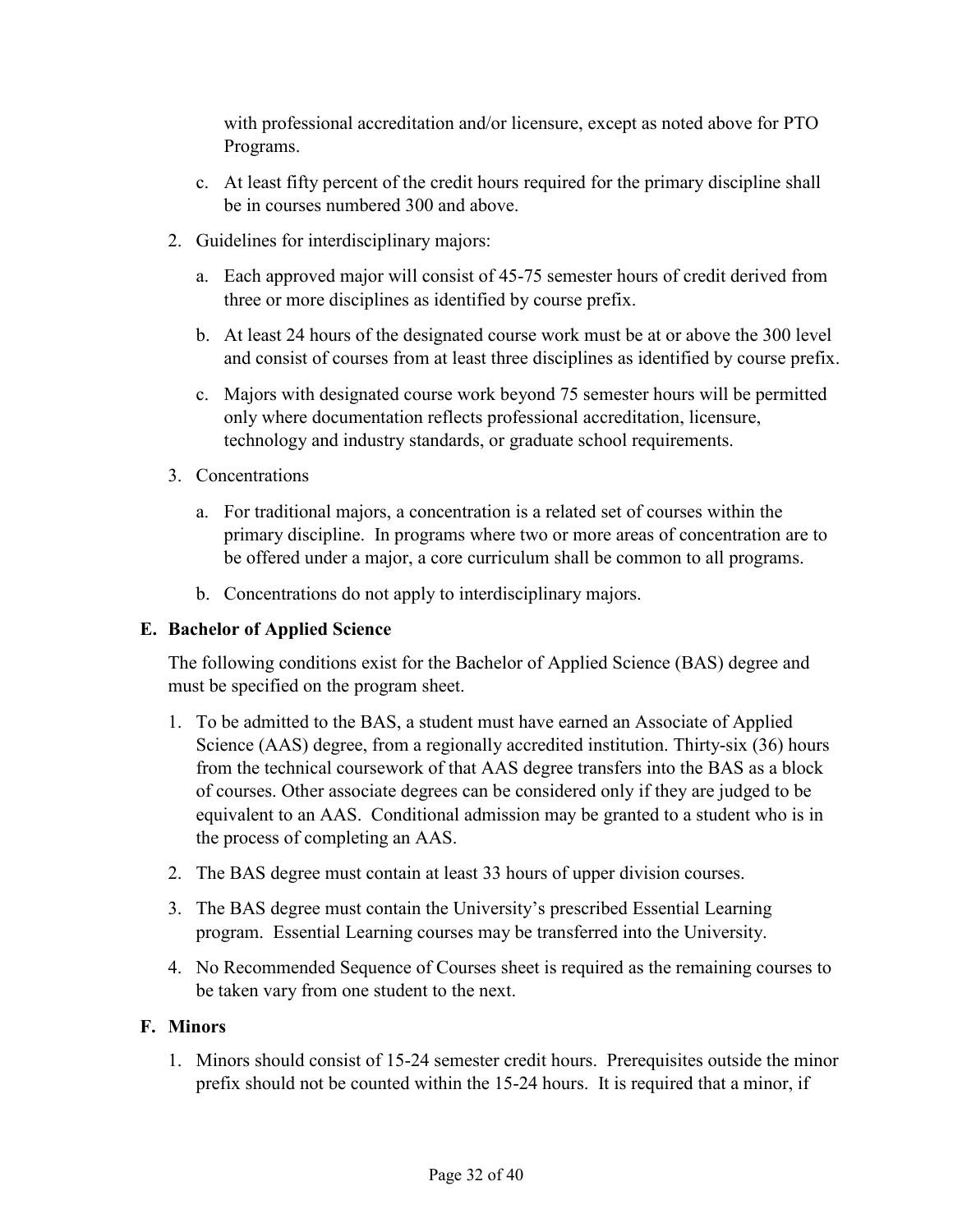selected, be outside the major so as to encourage a secondary focus to broaden the scope of the educational experience.

2. Colorado Mesa University shall allow double counting of courses in achieving minor(s).

Credit hours for the completion of a minor may include:

- General education credits
- Course requirements specific to a major

Note: Double counting may not occur between Essential Learning and course requirements specific to a major.

3. At least 33 percent of the credit hours required for the minor must be in courses numbered 300 and above.

#### <span id="page-32-0"></span>**G. Certificate Programs**

Departments may propose creation, modification or deletion of certificate programs, which do not need to include the University's Essential Learning requirements. Certificate programs specify fields of study rather than majors. Certificate programs contain 5-59 semester credit hours. Proposals for Certificates follow the same guidelines as for degree programs. CMU recognizes the following types of Certificates:

- 1. A Technical Certificate contains only lower division (1xx-2xx) courses and aligns with the Technical Certificate category in CDHE terminology and policies.
- 2. A Professional Certificate contains primarily upper division (3xx-4xx) courses. For a student to attempt a Professional Certificate after the student has earned a baccalaureate degree, the student must be admitted to study as a post-baccalaureate student or as a graduate student.
- 3. A Graduate Certificate contains primarily graduate level (5xx-7xx) courses. A student must be admitted as a graduate student to attempt a Graduate Certificate.

#### <span id="page-32-1"></span>**H. Atypical Packaging of Programs**

- 1. For programs that are packaged in atypical manners, the undergraduate portion of such programs must be approved through the normal channels for undergraduate programs. One example of such unique packaging is a " $3+2$ " program, from which a graduate earns both a bachelor and a master's degree.
	- a. If there are no changes to an existing undergraduate program which is proposed to be packaged in an atypical manner, the required documents are
		- i. a justification of need for the atypical packaging,
		- ii. the CDHE forms for the atypical packaging,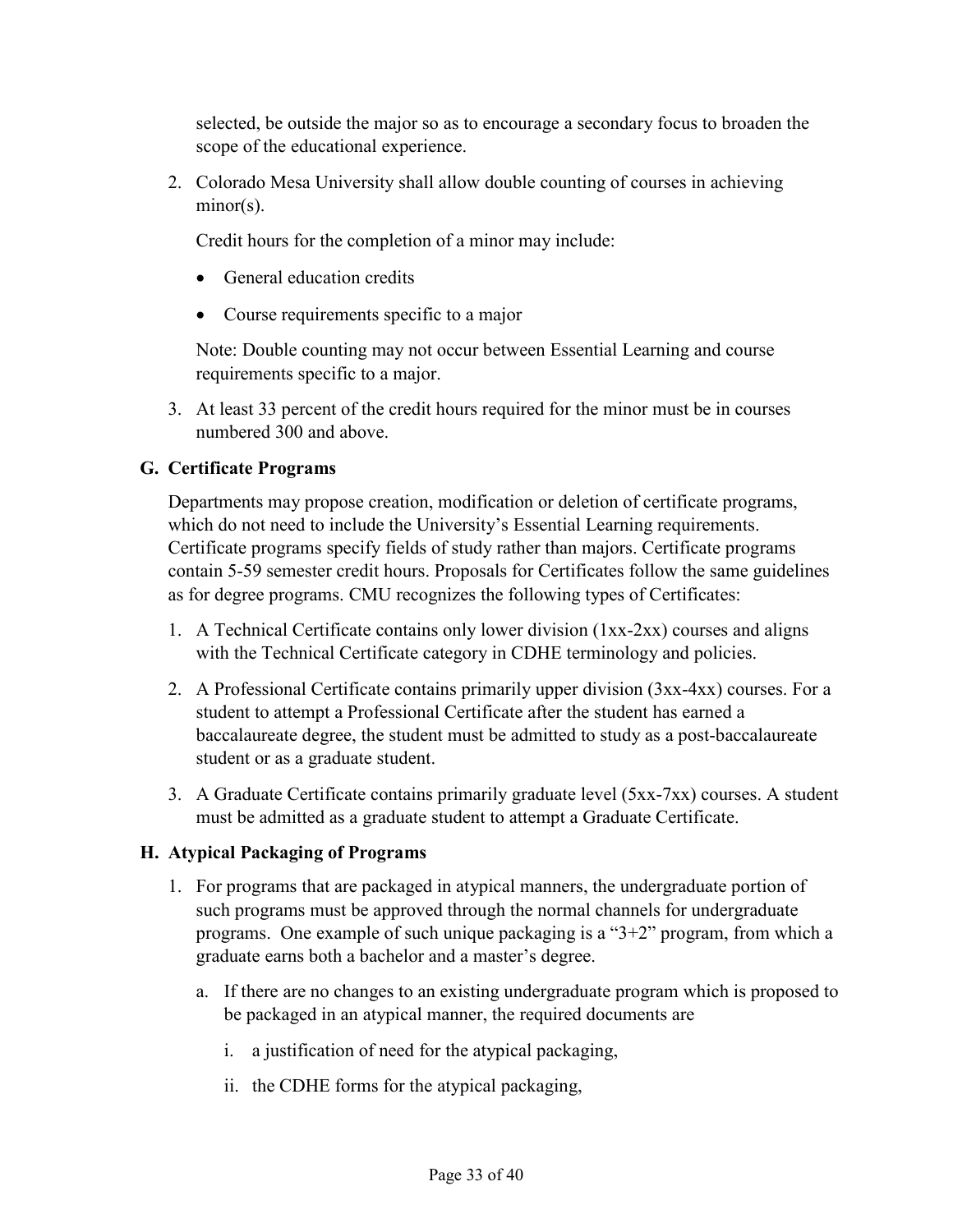iii. the current program sheet for the previously approved program, and

iv. the proposed course sequencing for the new packaging.

- b. If there are changes to an existing undergraduate program which is proposed to be packaged in an atypical manner, the proposal must be approved as any other modification to an existing program, including all required documentation plus:
	- i. a justification of need for the atypical packaging,
	- ii. the CDHE forms for the atypical packaging, and
	- iii. the proposed course sequencing for the new packaging.
- c. If a unique set of undergraduate courses is proposed to be packaged in an atypical manner leading to an undergraduate degree and that unique set of courses is not presently approved as a program of study, that set of courses must be approved as any other proposal for a new program, including all the required documentation plus:
	- i. a justification of need for the atypical packaging as well as justification for the need for the new program,
	- ii. the CDHE forms for the atypical packaging, and
	- iii. the proposed course sequencing for the atypical packaging.
- 2. Within "3+2" programs, no course can be counted for both the bachelor and the master's portion of the program.
- 3. Programs, such as " $3+2$ ", which package both an undergraduate and graduate component must be submitted separately and approved by both the Undergraduate Curriculum Committee and by the Graduate Curriculum Committee.

#### <span id="page-33-0"></span>**I. Proposal Requirements for All New Programs**

- 1. All proposals for degree programs will be written in accordance with Section I, of the CDHE Policy Manual.
- 2. Suggested minors shall be identified in the proposals for degree programs.
- 3. Proposals for new programs must include the information described below:
	- a. Identifying information
		- i. Name of program
		- ii. Name of department proposing program
		- iii. Name of person preparing forms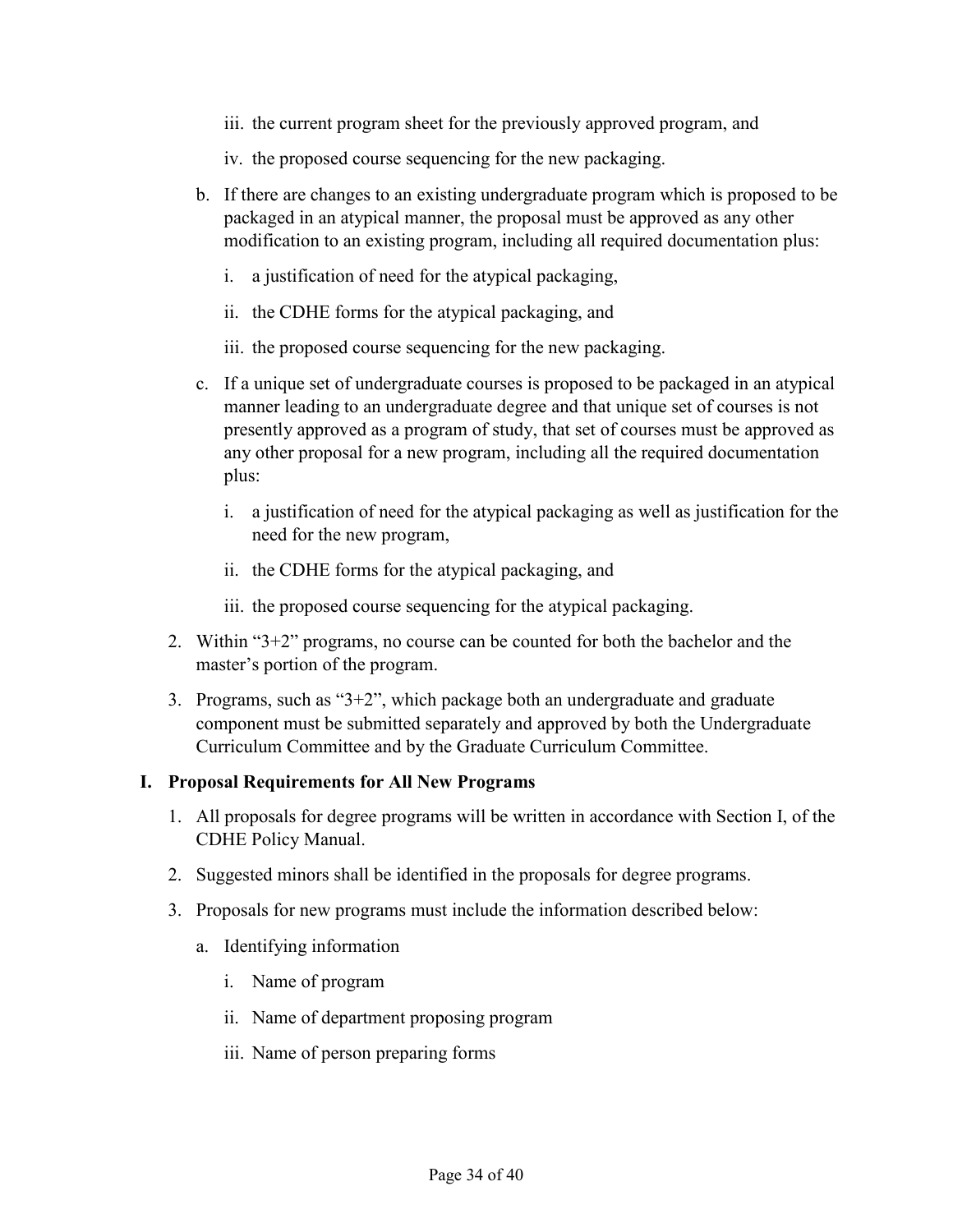- b. Demonstration of compliance with CMU requirements related to student learning outcomes (SLOs):
	- i. Identify program student learning outcomes, SLOs
	- ii. Identify linkage of program SLOs to institutional SLOs
	- iii. Illustrate relationship of SLOs to proposed curriculum using curriculum map format
	- iv. Identify planned assessments for the program SLOs.
- c. Program goals as they pertain to Colorado Mesa University's goals and objectives and Colorado Mesa University's Role and Mission.
- d. Program strengths, special features, innovations, and/or unique elements.
- e. External agencies, such as program accreditations, professional associations, as well as licensing requirements that have helped shape the program's curriculum, i.e., effects such as length of the program, program content or mode of delivery, potential program accreditation and an appropriate accreditation timeline.
- f. Program admissions requirements (if any beyond admission to institution).
- g. Rationale and justification for the program demonstrating the demand, as evidenced by:
	- i. Employer need/demand as demonstrated by evidence such as:
		- (a) Identification of several potential employers of program graduates;
		- (b) Projected regional and/or statewide need for graduates from current labor market analyses and/or future workforce projections/studies (potential source: [https://www.bls.gov/ooh\)](https://www.bls.gov/ooh)
		- (c) Surveys made by external agencies;
		- (d) Letters of direct employer support may be used. Include letters indicating the availability of positions for graduates of the proposed programs, signed by an individual in a senior position of authority.
	- ii. Student demand as demonstrated by evidence such as surveys of potential students to answer the question: "what is the student population served by program implementation?"
- h. Relationship of the proposed program to existing programs on campus and to similar programs within the state, with a rationale reflecting that proposed program demand cannot be met by another program (i.e., program implementation is not an unnecessary duplication).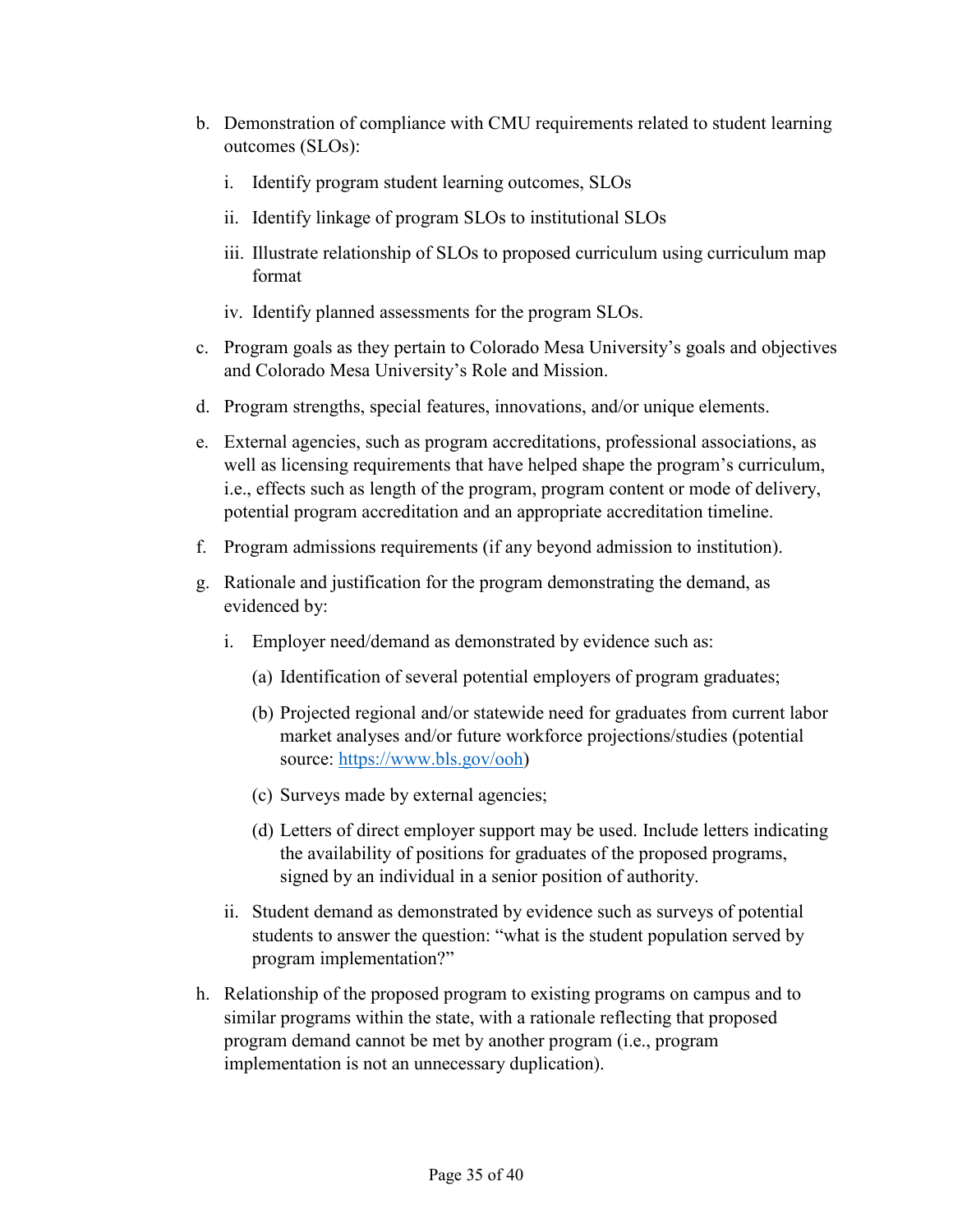- i. Curriculum, including identification of new courses and the numbers, names, and sequencing of all courses, as well as demonstration of compliance with CMU's Credit Hour Policy as required by the U.S. Department of Education and articulated by the Higher Learning Commission;
- j. List of faculty and their qualifications and any need for additional faculty.
- k. Description of learning resources needed for implementation. Scope and quality of library holdings, laboratories, clinical facilities, and technological support as applicable.
- l. Intended delivery mode for program. For programs delivering any coursework via 1) alternative formats, 2) outsourcing, and/or 3) a consortial relationship, the program proposal must demonstrate compliance with requirements as specified by the U.S. Department of Education and articulated in the Higher Learning Commission policies. To demonstrate this compliance, the proposing department must submit a statement from the VPAA office.
- m. For Professional, Technical or Other Programs, the justification must include:
	- i. Rationale for program to be in the PTO category.
	- ii. Statement as to how the curriculum aligns to the requirements or recommendations of the nationally recognized accrediting, licensing, certifying or professional organization.
	- iii. Rationale for the program to exceed 60 credit hours, if applicable.
	- iv. Rationale for prescribing Essential Learning courses, if applicable.
	- v. Explanation as to how a transfer student with an AA degree in the discipline of that program can graduate by completing only an additional 60 hours.
- n. Enrollment Projections. See website for form.
- o. Physical Capacity Estimates. See website for form.
- p. Program Costs Projected Expense and Revenue Estimates. See website for form.
- q. Library Analysis of current holdings to support program (prepared by the Library).
- r. Statement indicating whether program qualifies for financial aid (prepared by Financial Aid).
- 4. The head of each academic or technical department is responsible for presenting all proposals for degree programs from their department to each on-campus review body. Proposals for multi-disciplinary majors and/or minors will be presented by the heads of all departments associated with the proposal.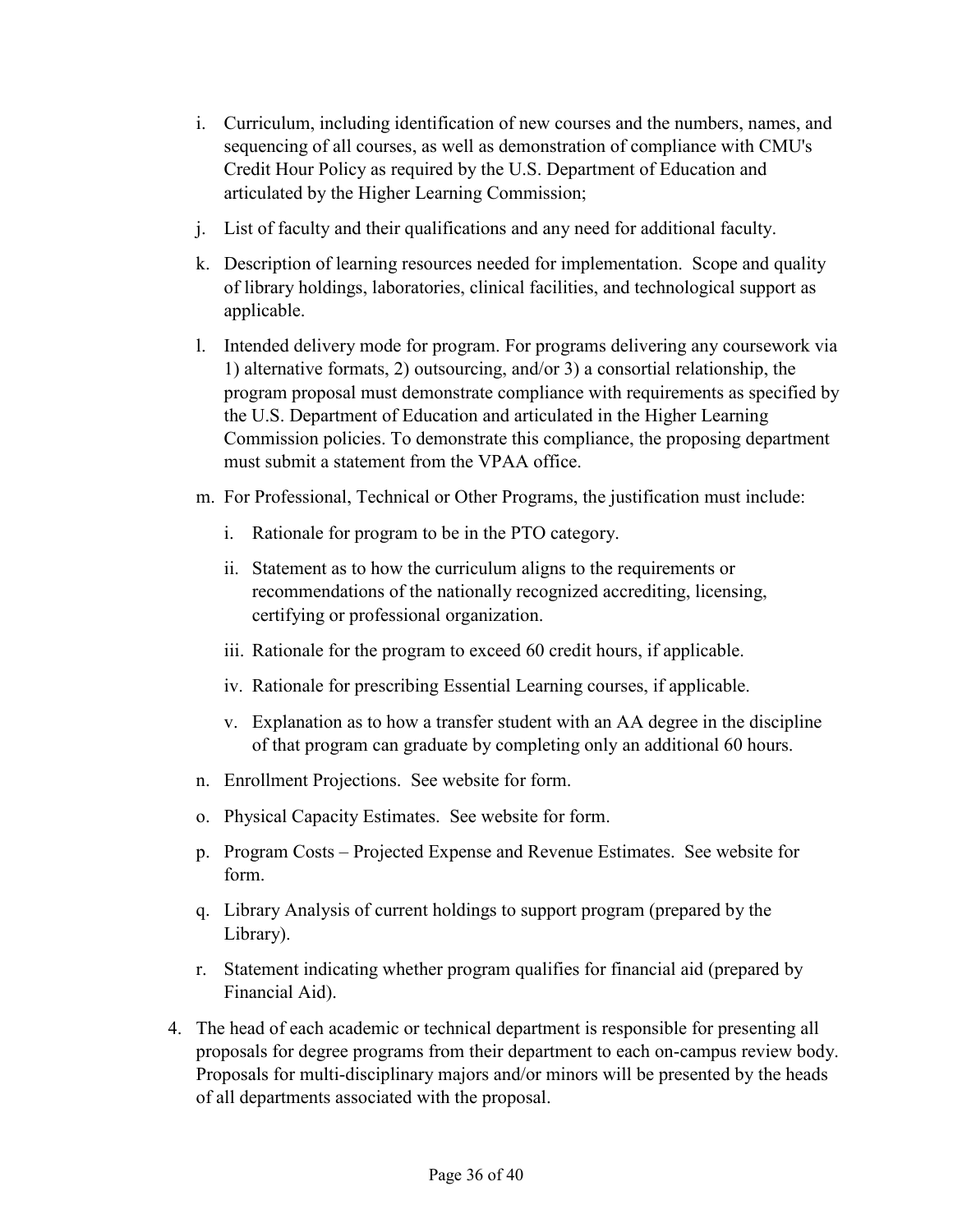5. The Vice President for Academic Affairs or the Vice President for Community College Affairs is responsible for presenting the proposals for degree programs to the Colorado Mesa University Board of Trustees and the CDHE (Colorado Department of Higher Education).

#### <span id="page-36-0"></span>**J. Proposals for Deleting a Program**

- 1. A proposal to delete an academic program shall use the Program Inactivation Form. The following is required: justification for the proposed deletion, and a detailed "teach out" plan for students currently in the program to be able to complete their studies in that program.
- 2. The head of each academic or technical department is responsible for presenting all proposals for degree programs from their department to each on-campus review body.
- 3. The Vice President for Academic Affairs is responsible for presenting the proposals for degree programs to the Colorado Mesa University Board of Trustees and the CDHE.
- 4. If the Board of Trustees has approved the deletion of a program prior to its presentation to a curriculum committee, the department responsible for that program still must submit the Program Inactivation for the formal record and a teach out plan for consideration by the committee.

#### <span id="page-36-1"></span>**K. Proposals for Modifying a Program**

- 1. All proposals for modifying degree programs must adhere to CDHE Policy.
- 2. Proposals for modifying programs must meet the above guidelines and use the Program Modification form, including the information described below:
	- a. Identifying information
		- i. Name of program.
		- ii. Name of department proposing program.
		- iii. Name of person preparing forms.
	- b. Description of the proposed modification.
	- c. Justification for the program modification.
	- d. If the proposed program modification substantially alters any of its student learning outcomes (SLOs), the proposal must demonstrate compliance with CMU requirements related to student learning outcomes (SLOs) and be reviewed by the AVPAA Assessment and Accreditation:
		- i. Identify program student learning outcomes, SLOs
		- ii. Identify linkage of program SLOs to institutional SLOs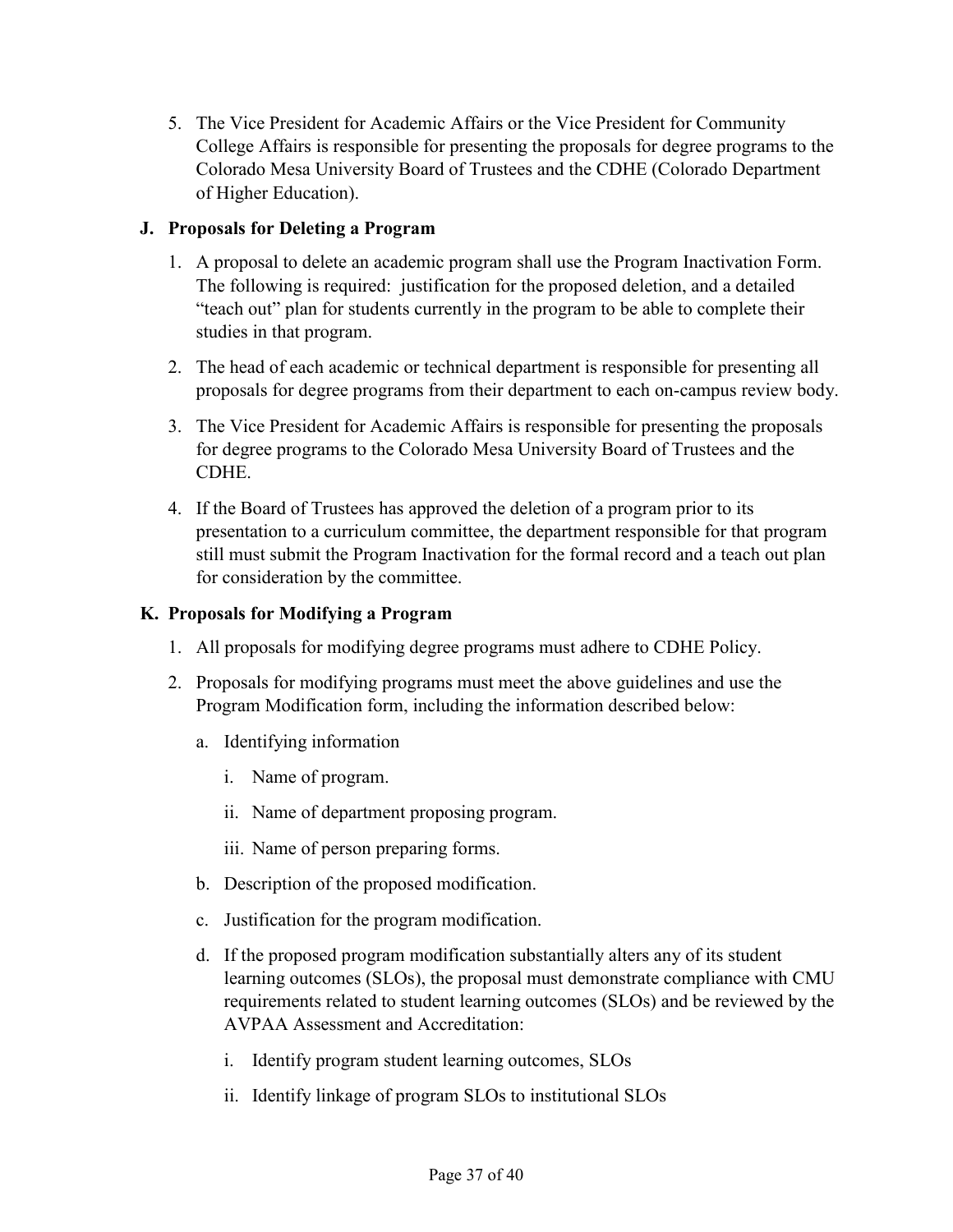- iii. Illustrate relationship of SLOs to proposed curriculum using curriculum map format;
- iv. Identify planned assessments for the program SLOs.
- e. If the proposed program modification changes any of the program's characteristics listed in IV.F., the proposal must address those changes as indicated in those sections.
- f. If the program is already a PTO Program with 60 or more hours in the major and the modifications cause the number of hours in the major to increase, since the program is already a PTO program, proposed modifications require an exception to Essential Learning or program-specific requirements for the given major type, OR the program is a B.A. or B.S. and the modifications cause the hours in the major to exceed 60 (which constitutes an application for moving the program to PTO category), the justification must include:
	- i. Rationale for the move to the PTO category.
	- ii. Statement as to how the curriculum aligns to the requirements or recommendations of the nationally recognized accrediting, licensing, certifying or professional organization.
	- iii. Rationale for the program to exceed 60 credit hours, if applicable.
	- iv. Rationale for prescribing Essential Learning courses, if applicable.
	- v. Explanation as to how a transfer student with an AA degree in the discipline of that program can graduate by completing only an additional 60 hours.
- 3. The head of each academic or technical department is responsible for presenting all proposals for degree programs from their department to the appropriate on-campus review body.
- 4. The Vice President for Academic Affairs or the Vice President for Community College Affairs is responsible for presenting the proposals for degree programs to the Colorado Mesa University Board of Trustees and the CDHE.

#### <span id="page-37-0"></span>**L. Foundation Courses**

1. All bachelors programs except the BAS will include a category for Foundation Courses. Foundation courses are 100 and 200 level supporting or departmental courses identified by the host department to help the student with an Associate of Arts or Associate of Science degree to complete the Bachelor's degree with an additional 60 hours and within 2 years. The foundation courses will include the corresponding courses identified in the transfer agreement for that degree program. Additional foundation courses may be included that are not on the transfer agreement.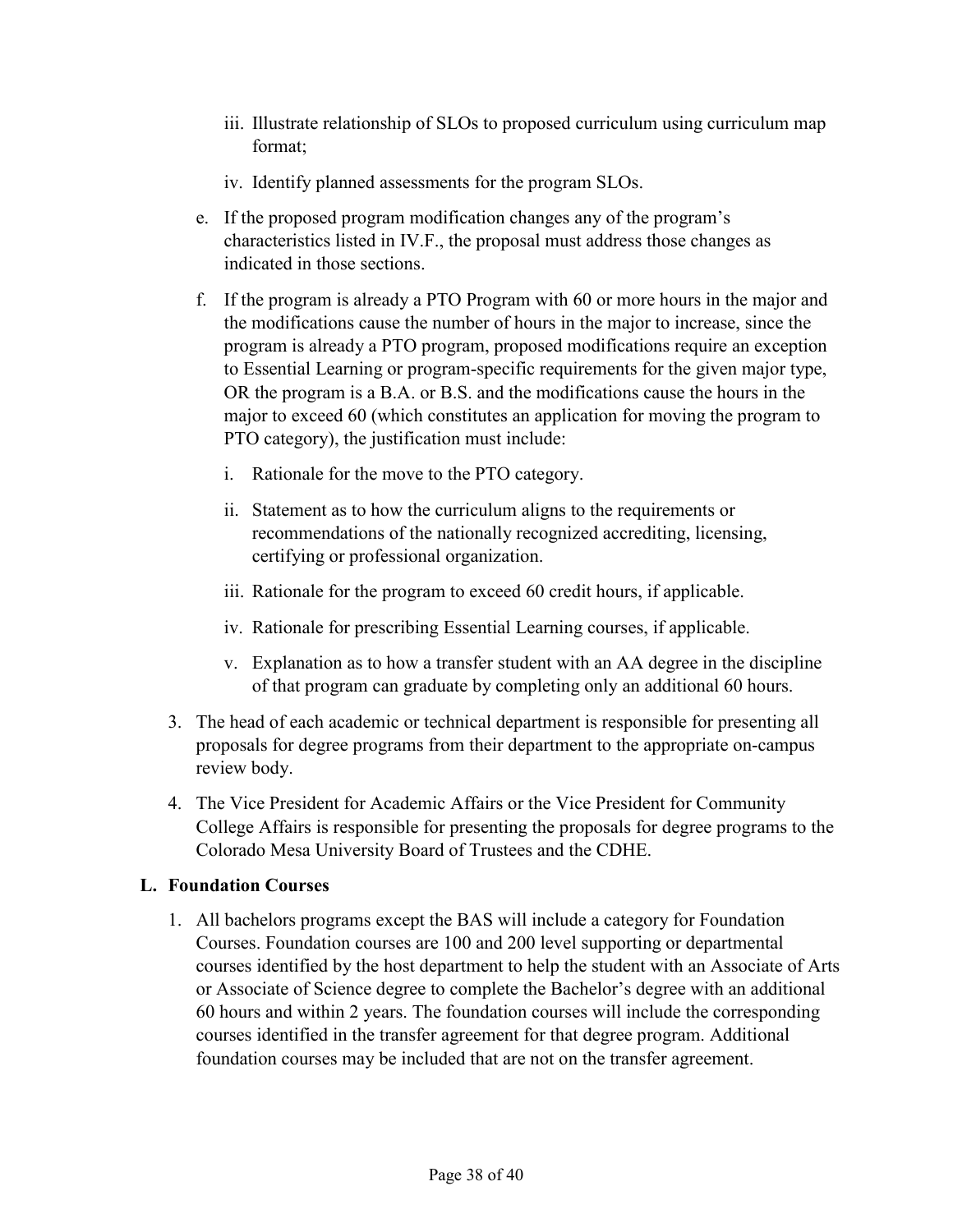2. Foundation Courses are limited to a maximum 27 hours, regardless of PTO status.  The maximum for Foundation Courses is to ensure that students who transfer internally with an Associate of Arts or Associate of Science degree from WCCC or CMU are able complete a baccalaureate degree with an additional 60 hours. These students will have completed 60 hours, including Essential Learning and Wellness requirements (33 hours), and will be required to take the Essential Learning Capstone (ESSL 290 - Maverick Milestone (3) and ESSL 200 - Essential Speech (1)).  Note that non-PTO baccalaureate programs with more than 23 hours in Foundation Courses may be limited in program-specific degree requirements in order to adhere to the 120-semester credit hour policy.

#### <span id="page-38-0"></span>**M. Proposals for Inactivating or Reactivating a Program**

- 1. A proposal to inactivate an academic or technical program shall include the Inactivate Program Form, justification for the proposed inactivation, and a detailed "teach out" plan for students currently in the program to be able to complete their studies in that program. Any courses to be deactivated require a separate action for each course.
- 2. A proposal to reactivate an academic or technical program shall include a Program Modification Form, justification for the proposed reactivation, including the rationale and justification for the program demonstrating the demand, as evidenced by the same information as required for new programs (See Section IV. K.). Any courses to be reactivated require a separate action for each course.
- 3. If a program to be reactivated requires modifications, the modifications will be handled as a separate action, subject to the requirements in Section IV. K.
- 4. The head of each academic or technical department is responsible for presenting all proposals for degree programs from that department to each appropriate on-campus review body.
- 5. Program inactivation or reactivation will be effective beginning with the next academic year if the proposal is approved by the corresponding published deadlines of the appropriate curriculum committee.
- 6. In the fall following the expiration of one year after the end of the "teach out" plan, the host department will examine whether an inactivated program should be reactivated or continued as inactivated.
- 7. A program shall only remain on inactivated status for two additional years beyond the examination noted in 6, at which time the host department must submit either a program modification proposal or a program inactivation proposal.